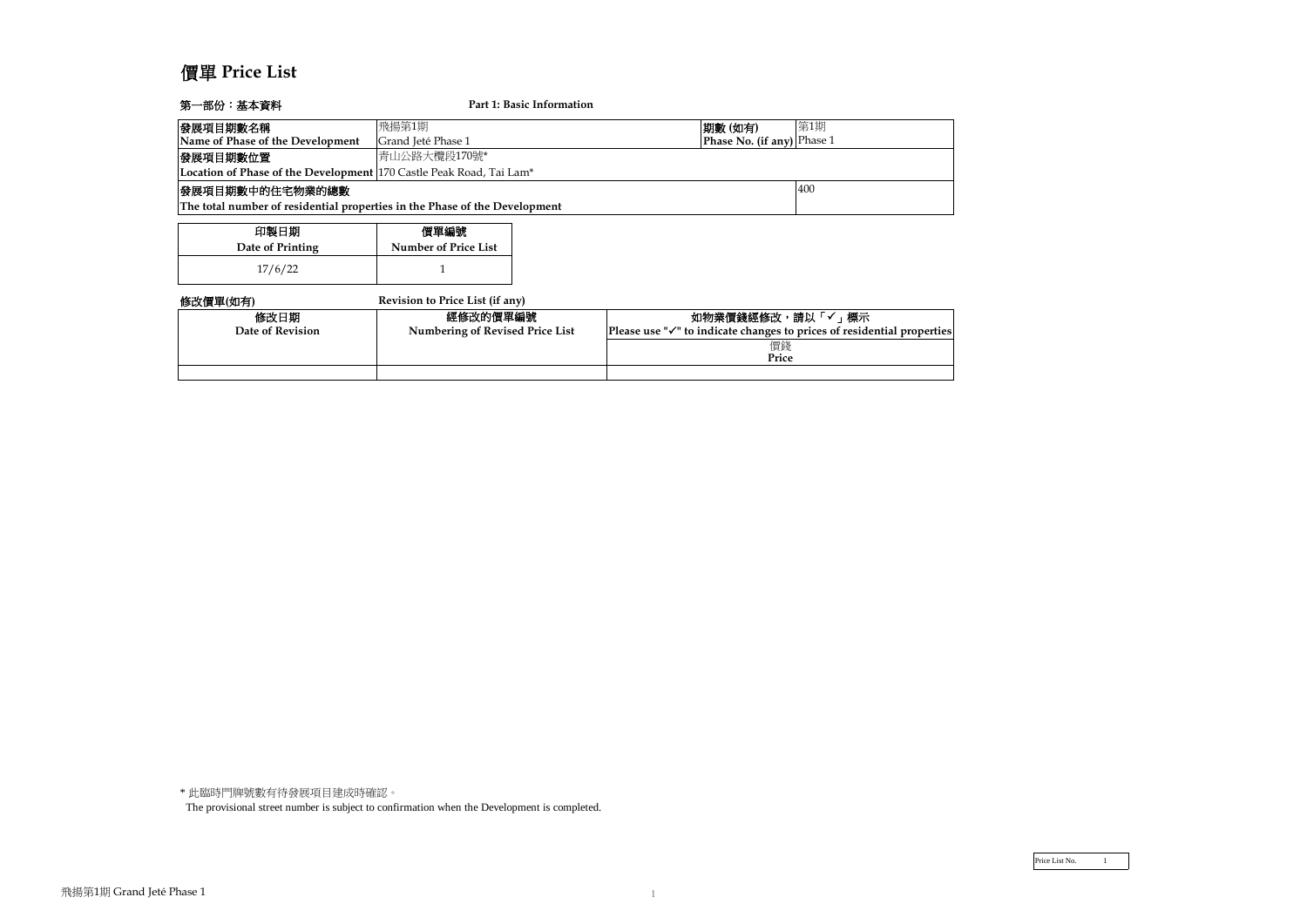|                      | 物業的描述<br>Description of Residential Property |               | 實用面積<br>(包括露台,工作平台及陽台(如有))<br>平方米(平方呎)                                      | 售價<br>$(\overrightarrow{\pi})$<br>Price<br>$($ \$) | 實用面積<br>每平方米/呎售價<br>元,每平方米        | 其他指明項目的面積(不計算入實用面積)<br>Area of other specified items (Not included in the Saleable Area) |                                                                                                                                                                                                                                                                                                                                                                                              |          |                                             |         |               |         |           |         |               |
|----------------------|----------------------------------------------|---------------|-----------------------------------------------------------------------------|----------------------------------------------------|-----------------------------------|------------------------------------------------------------------------------------------|----------------------------------------------------------------------------------------------------------------------------------------------------------------------------------------------------------------------------------------------------------------------------------------------------------------------------------------------------------------------------------------------|----------|---------------------------------------------|---------|---------------|---------|-----------|---------|---------------|
| 大廈名稱<br><b>Block</b> | 樓層<br>Floor                                  | 單位<br>Unit    | Saleable Area<br>(including balcony, utility platform and verandah, if any) |                                                    | (元,每平方呎)<br>Unit Rate of          | 平方米(平方呎)<br>sq. metre (sq. ft.)                                                          |                                                                                                                                                                                                                                                                                                                                                                                              |          |                                             |         |               |         |           |         |               |
| Name                 |                                              |               | sq. metre (sq. ft.)                                                         |                                                    | Saleable Area<br>\$ per sq. metre | 空調機房                                                                                     | 窗台                                                                                                                                                                                                                                                                                                                                                                                           | 閣樓       | 平台                                          | 花園      | 停車位           | 天台      | 梯屋        | 前庭      | 庭院            |
|                      |                                              |               |                                                                             |                                                    | $$$ per sq. ft.)                  | Air-<br>conditioning<br>plant room                                                       | Bay window                                                                                                                                                                                                                                                                                                                                                                                   | Cockloft | Flat roof                                   | Garden  | Parking space | Roof    | Stairhood | Terrace | Yard          |
| 第2座<br>Tower 2       | 地下<br>G/F                                    | B             | 42.941 (462)<br>露台 Balcony: ---<br>工作平台 Utility Platform: ---               | \$7,740,000                                        | 180,247<br>(16,753)               | $\qquad \qquad - -$                                                                      | $- - -$                                                                                                                                                                                                                                                                                                                                                                                      | $- - -$  | $---$                                       | $  -$   | $- - -$       | $  -$   | $- - -$   | $- - -$ | $\frac{1}{2}$ |
| 第2座<br>Tower 2       | 地下<br>$\mathrm{G}/\mathrm{F}$                | $\mathcal{C}$ | 26.309 (283)<br>露台 Balcony: ---<br>工作平台 Utility Platform: ---               | \$5,328,000                                        | 202,516<br>(18, 827)              | $- - -$                                                                                  | $\frac{1}{2} \frac{1}{2} \frac{1}{2} \frac{1}{2} \frac{1}{2} \frac{1}{2} \frac{1}{2} \frac{1}{2} \frac{1}{2} \frac{1}{2} \frac{1}{2} \frac{1}{2} \frac{1}{2} \frac{1}{2} \frac{1}{2} \frac{1}{2} \frac{1}{2} \frac{1}{2} \frac{1}{2} \frac{1}{2} \frac{1}{2} \frac{1}{2} \frac{1}{2} \frac{1}{2} \frac{1}{2} \frac{1}{2} \frac{1}{2} \frac{1}{2} \frac{1}{2} \frac{1}{2} \frac{1}{2} \frac{$ | $---$    | $--$                                        | $---$   | $- - -$       | $  -$   | $-$ – $-$ | $- - -$ | $- - -$       |
| 第2座<br>Tower 2       | 地下<br>G/F                                    | $\mathbf E$   | 67.116 (722)<br>露台 Balcony: ---<br>工作平台 Utility Platform: ---               | \$11,696,000                                       | 174,265<br>(16, 199)              | $- - -$                                                                                  | $- - -$                                                                                                                                                                                                                                                                                                                                                                                      | $- - -$  | $\qquad \qquad - -$                         | $- - -$ | $- - -$       | $  -$   | $- - -$   | $---$   | $\frac{1}{2}$ |
| 第2座<br>Tower 2       | 1樓<br>1/F                                    | B             | 42.941 (462)<br>露台 Balcony: ---<br>工作平台 Utility Platform: ---               | \$7,818,000                                        | 182,064<br>(16,922)               | $\frac{1}{2}$                                                                            | $- - -$                                                                                                                                                                                                                                                                                                                                                                                      | $- - -$  | $\qquad \qquad - -$                         | $  -$   | $- - -$       | $- - -$ | $- - -$   | $---$   | $\frac{1}{2}$ |
| 第2座<br>Tower 2       | 1樓<br>1/F                                    | $\mathsf{C}$  | 26.309 (283)<br>露台 Balcony: ---<br>工作平台 Utility Platform: ---               | \$5,381,000                                        | 204,531<br>(19,014)               | $- - -$                                                                                  | $\frac{1}{2} \frac{1}{2} \frac{1}{2} \frac{1}{2} \frac{1}{2} \frac{1}{2} \frac{1}{2} \frac{1}{2} \frac{1}{2} \frac{1}{2} \frac{1}{2} \frac{1}{2} \frac{1}{2} \frac{1}{2} \frac{1}{2} \frac{1}{2} \frac{1}{2} \frac{1}{2} \frac{1}{2} \frac{1}{2} \frac{1}{2} \frac{1}{2} \frac{1}{2} \frac{1}{2} \frac{1}{2} \frac{1}{2} \frac{1}{2} \frac{1}{2} \frac{1}{2} \frac{1}{2} \frac{1}{2} \frac{$ | $- - -$  | $  -$                                       | $  -$   | $  -$         | $  -$   | $-$ – $-$ | $- - -$ | $- - -$       |
| 第2座<br>Tower 2       | 1樓<br>1/F                                    | E             | 67.116 (722)<br>露台 Balcony: ---<br>工作平台 Utility Platform: ---               | \$11,813,000                                       | 176,009<br>(16,361)               | $\qquad \qquad - -$                                                                      | $- - -$                                                                                                                                                                                                                                                                                                                                                                                      | $---$    | $---$                                       | $  -$   | $- - -$       | $  -$   | $- - -$   | $---$   | $\frac{1}{2}$ |
| 第2座<br>Tower 2       | 1樓<br>$1/\hbox{F}$                           |               | 26.414 (284)<br>露台 Balcony: ---<br>工作平台 Utility Platform: ---               | \$5,143,000                                        | 194,707<br>(18, 109)              | $---$                                                                                    | $---$                                                                                                                                                                                                                                                                                                                                                                                        | $---$    | $---$                                       | $---$   | $---$         | $---$   | $---$     | ---     | $\frac{1}{2}$ |
| 第2座<br>Tower 2       | 1樓<br>1/F                                    | K             | 43.476 (468)<br>露台 Balcony: ---<br>工作平台 Utility Platform: ---               | \$7,554,000                                        | 173,751<br>(16, 141)              | $- - -$                                                                                  | $- - -$                                                                                                                                                                                                                                                                                                                                                                                      | $- - -$  | $\qquad \qquad - -$                         | $- - -$ | $  -$         | $---$   | $  -$     | $- - -$ | $\frac{1}{2}$ |
| 第2座<br>Tower 2       | 2樓<br>$2/F$                                  | B             | 42.941 (462)<br>露台 Balcony: ---<br>工作平台 Utility Platform: ---               | \$7,896,000                                        | 183,880<br>(17,091)               | $---$                                                                                    | $---$                                                                                                                                                                                                                                                                                                                                                                                        | $---$    | $---$                                       | $---$   | $---$         | $---$   | $---$     | ---     | ---           |
| 第2座<br>Tower 2       | 2樓<br>2/F                                    | ${\bf C}$     | 26.309 (283)<br>露台 Balcony: ---<br>工作平台 Utility Platform: ---               | \$5,435,000                                        | 206,583<br>(19,205)               | $---$                                                                                    | $---$                                                                                                                                                                                                                                                                                                                                                                                        | $---$    | $\scriptstyle \cdots$ $\scriptstyle \cdots$ | $---$   | $- - -$       | $---$   | $---$     | $- - -$ | $- - -$       |
| 第2座<br>Tower 2       | 2樓<br>2/F                                    | $\mathbf E$   | 67.116 (722)<br>露台 Balcony: ---<br>工作平台 Utility Platform: ---               | \$11,931,000                                       | 177,767<br>(16,525)               | $---$                                                                                    | $---$                                                                                                                                                                                                                                                                                                                                                                                        | $---$    | $---$                                       | $---$   | $--$          | $---$   | $- - -$   | ---     | $---$         |
| 第2座<br>Tower 2       | 2樓<br>2/F                                    | $\lceil$      | 26.414 (284)<br>露台 Balcony: ---<br>工作平台 Utility Platform: ---               | \$5,193,000                                        | 196,600<br>(18, 285)              | $--$                                                                                     | $---$                                                                                                                                                                                                                                                                                                                                                                                        | $---$    | $--$                                        | $---$   | $---$         | $---$   | $---$     | $---$   | $---$         |
| 第2座<br>Tower 2       | 2樓<br>2/F                                    | $\bf K$       | 43.476 (468)<br>露台 Balcony: ---<br>工作平台 Utility Platform: ---               | \$7,629,000                                        | 175,476<br>(16,301)               | $---$                                                                                    | $---$                                                                                                                                                                                                                                                                                                                                                                                        | $---$    | $---$                                       | $---$   | $---$         | $---$   | $---$     | $---$   | $---$         |
| 第2座<br>Tower 2       | 3樓<br>3/F                                    | B             | 42.941 (462)<br>露台 Balcony: ---<br>工作平台 Utility Platform: ---               | \$7,935,000                                        | 184,788<br>(17, 175)              | $---$                                                                                    | $---$                                                                                                                                                                                                                                                                                                                                                                                        | $---$    | $---$                                       | $---$   | $--$          | $---$   | $---$     | ---     | $---$         |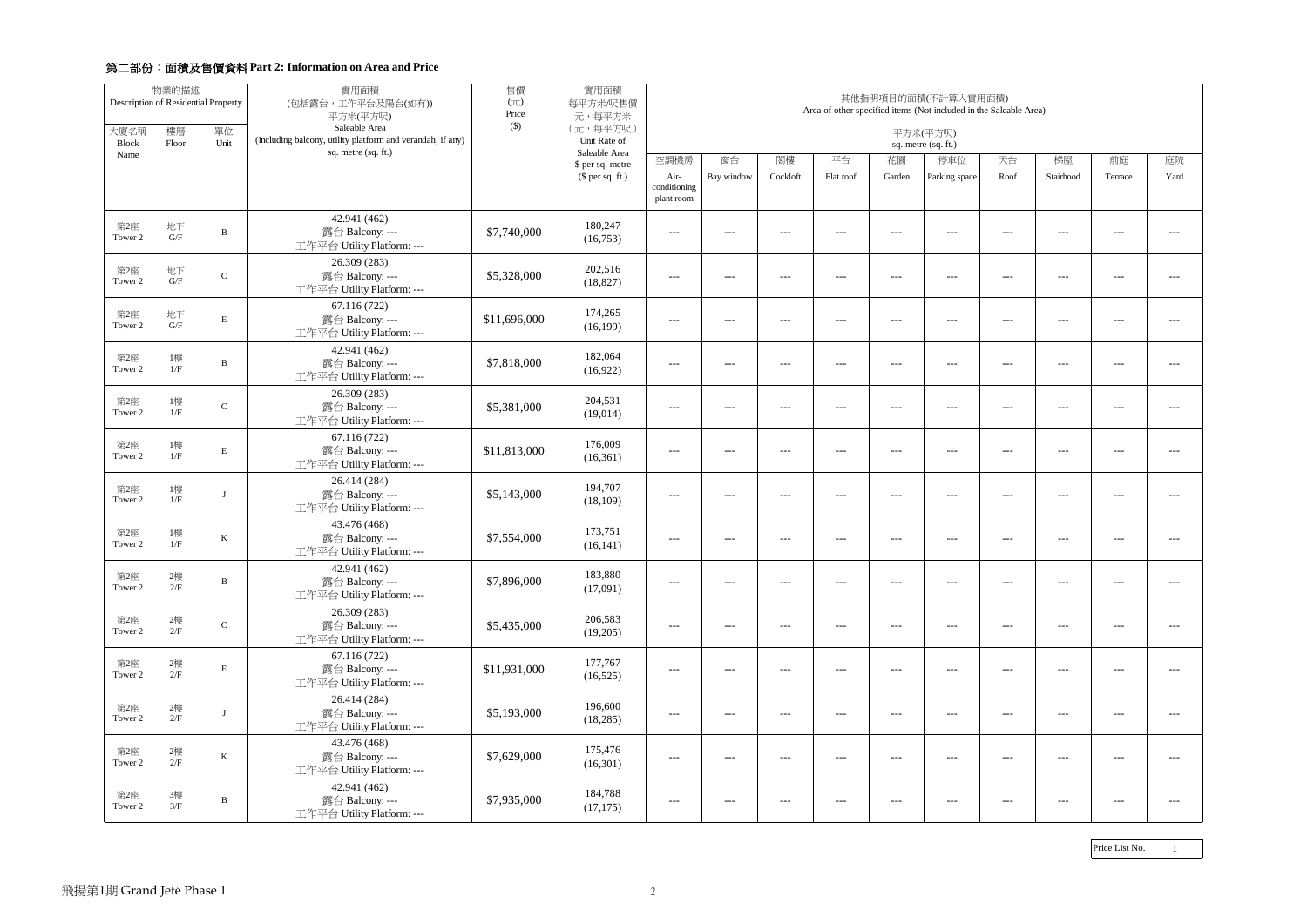|                      | 物業的描述<br>Description of Residential Property |               | 實用面積<br>(包括露台,工作平台及陽台(如有))<br>平方米(平方呎)                                      | 售價<br>$(\overrightarrow{\pi})$<br>Price | 實用面積<br>每平方米/呎售價<br>元,每平方米        | 其他指明項目的面積(不計算入實用面積)<br>Area of other specified items (Not included in the Saleable Area) |                                                                                                                                                                                                                                                                                                                                                                                              |          |                                                                                                                                                                                                                                                                                                                                                                                              |                                     |               |         |           |                                        |               |
|----------------------|----------------------------------------------|---------------|-----------------------------------------------------------------------------|-----------------------------------------|-----------------------------------|------------------------------------------------------------------------------------------|----------------------------------------------------------------------------------------------------------------------------------------------------------------------------------------------------------------------------------------------------------------------------------------------------------------------------------------------------------------------------------------------|----------|----------------------------------------------------------------------------------------------------------------------------------------------------------------------------------------------------------------------------------------------------------------------------------------------------------------------------------------------------------------------------------------------|-------------------------------------|---------------|---------|-----------|----------------------------------------|---------------|
| 大廈名稱<br><b>Block</b> | 樓層<br>Floor                                  | 單位<br>Unit    | Saleable Area<br>(including balcony, utility platform and verandah, if any) | $($ \$)                                 | (元,每平方呎)<br>Unit Rate of          | 平方米(平方呎)<br>sq. metre (sq. ft.)                                                          |                                                                                                                                                                                                                                                                                                                                                                                              |          |                                                                                                                                                                                                                                                                                                                                                                                              |                                     |               |         |           |                                        |               |
| Name                 |                                              |               | sq. metre (sq. ft.)                                                         |                                         | Saleable Area<br>\$ per sq. metre | 空調機房                                                                                     | 窗台                                                                                                                                                                                                                                                                                                                                                                                           | 閣樓       | 平台                                                                                                                                                                                                                                                                                                                                                                                           | 花園                                  | 停車位           | 天台      | 梯屋        | 前庭                                     | 庭院            |
|                      |                                              |               |                                                                             |                                         | (\$ per sq. ft.)                  | Air-<br>conditioning<br>plant room                                                       | Bay window                                                                                                                                                                                                                                                                                                                                                                                   | Cockloft | Flat roof                                                                                                                                                                                                                                                                                                                                                                                    | Garden                              | Parking space | Roof    | Stairhood | Terrace                                | Yard          |
| 第2座<br>Tower 2       | 3樓<br>3/F                                    | $\mathcal{C}$ | 26.309 (283)<br>露台 Balcony: ---<br>工作平台 Utility Platform: ---               | \$5,463,000                             | 207,648<br>(19,304)               | $\frac{1}{2}$                                                                            | $---$                                                                                                                                                                                                                                                                                                                                                                                        | ---      | $---$                                                                                                                                                                                                                                                                                                                                                                                        | $  -$                               | $- - -$       | $- - -$ | $- - -$   | $---$                                  | $\frac{1}{2}$ |
| 第2座<br>Tower 2       | 3樓<br>3/F                                    | E             | 67.116 (722)<br>露台 Balcony: ---<br>工作平台 Utility Platform: ---               | \$11,990,000                            | 178,646<br>(16,607)               | $- - -$                                                                                  | $\frac{1}{2} \frac{1}{2} \frac{1}{2} \frac{1}{2} \frac{1}{2} \frac{1}{2} \frac{1}{2} \frac{1}{2} \frac{1}{2} \frac{1}{2} \frac{1}{2} \frac{1}{2} \frac{1}{2} \frac{1}{2} \frac{1}{2} \frac{1}{2} \frac{1}{2} \frac{1}{2} \frac{1}{2} \frac{1}{2} \frac{1}{2} \frac{1}{2} \frac{1}{2} \frac{1}{2} \frac{1}{2} \frac{1}{2} \frac{1}{2} \frac{1}{2} \frac{1}{2} \frac{1}{2} \frac{1}{2} \frac{$ | $- - -$  | $  -$                                                                                                                                                                                                                                                                                                                                                                                        | $- - -$                             | $  -$         | $  -$   | $  -$     | $- - -$                                | $- - -$       |
| 第2座<br>Tower 2       | 3樓<br>3/F                                    | - 1           | 26.414 (284)<br>露台 Balcony: ---<br>工作平台 Utility Platform: ---               | \$5,220,000                             | 197,622<br>(18, 380)              | $- - -$                                                                                  | $---$                                                                                                                                                                                                                                                                                                                                                                                        | $---$    | $---$                                                                                                                                                                                                                                                                                                                                                                                        | $---$                               | $- - -$       | $---$   | $- - -$   | $---$                                  | $\frac{1}{2}$ |
| 第2座<br>Tower 2       | 3樓<br>3/F                                    | K             | 43.476 (468)<br>露台 Balcony: ---<br>工作平台 Utility Platform: ---               | \$7,668,000                             | 176,373<br>(16, 385)              | $---$                                                                                    | $---$                                                                                                                                                                                                                                                                                                                                                                                        | $---$    | $---$                                                                                                                                                                                                                                                                                                                                                                                        | $---$                               | $  -$         | $---$   | $---$     | ---                                    | $- - -$       |
| 第2座<br>Tower 2       | 5樓<br>5/F                                    | B             | 42.941 (462)<br>露台 Balcony: ---<br>工作平台 Utility Platform: ---               | \$7,951,000                             | 185,161<br>(17,210)               | $- - -$                                                                                  | $- - -$                                                                                                                                                                                                                                                                                                                                                                                      | $- - -$  | $\qquad \qquad - -$                                                                                                                                                                                                                                                                                                                                                                          | $  -$                               | $  -$         | $  -$   | $- - -$   | $- - -$                                | $---$         |
| 第2座<br>Tower 2       | 5樓<br>5/F                                    | $\mathcal{C}$ | 26.309 (283)<br>露台 Balcony: ---<br>工作平台 Utility Platform: ---               | \$5,473,000                             | 208,028<br>(19, 339)              | $---$                                                                                    | $---$                                                                                                                                                                                                                                                                                                                                                                                        | $---$    | $---$                                                                                                                                                                                                                                                                                                                                                                                        | $---$                               | $---$         | $---$   | $---$     | ---                                    | $---$         |
| 第2座<br>Tower 2       | 5樓<br>5/F                                    | E             | 67.116 (722)<br>露台 Balcony: ---<br>工作平台 Utility Platform: ---               | \$12,015,000                            | 179,018<br>(16, 641)              | $---$                                                                                    | $\frac{1}{2} \frac{1}{2} \frac{1}{2} \frac{1}{2} \frac{1}{2} \frac{1}{2} \frac{1}{2} \frac{1}{2} \frac{1}{2} \frac{1}{2} \frac{1}{2} \frac{1}{2} \frac{1}{2} \frac{1}{2} \frac{1}{2} \frac{1}{2} \frac{1}{2} \frac{1}{2} \frac{1}{2} \frac{1}{2} \frac{1}{2} \frac{1}{2} \frac{1}{2} \frac{1}{2} \frac{1}{2} \frac{1}{2} \frac{1}{2} \frac{1}{2} \frac{1}{2} \frac{1}{2} \frac{1}{2} \frac{$ | $---$    | $\frac{1}{2} \frac{1}{2} \frac{1}{2} \frac{1}{2} \frac{1}{2} \frac{1}{2} \frac{1}{2} \frac{1}{2} \frac{1}{2} \frac{1}{2} \frac{1}{2} \frac{1}{2} \frac{1}{2} \frac{1}{2} \frac{1}{2} \frac{1}{2} \frac{1}{2} \frac{1}{2} \frac{1}{2} \frac{1}{2} \frac{1}{2} \frac{1}{2} \frac{1}{2} \frac{1}{2} \frac{1}{2} \frac{1}{2} \frac{1}{2} \frac{1}{2} \frac{1}{2} \frac{1}{2} \frac{1}{2} \frac{$ | $- - -$                             | $  -$         | $  -$   | $  -$     | $- - -$                                | $- - -$       |
| 第2座<br>Tower 2       | 5樓<br>5/F                                    | $\lrcorner$   | 26.414 (284)<br>露台 Balcony: ---<br>工作平台 Utility Platform: ---               | \$5,246,000                             | 198,607<br>(18, 472)              | $\frac{1}{2}$                                                                            | $---$                                                                                                                                                                                                                                                                                                                                                                                        | $---$    | $---$                                                                                                                                                                                                                                                                                                                                                                                        | $---$                               | $--$          | $---$   | $---$     | ---                                    | $\frac{1}{2}$ |
| 第2座<br>Tower 2       | 5樓<br>$5/F$                                  | K             | 43.476 (468)<br>露台 Balcony: ---<br>工作平台 Utility Platform: ---               | \$7,706,000                             | 177,247<br>(16, 466)              | $---$                                                                                    | $---$                                                                                                                                                                                                                                                                                                                                                                                        | $---$    | $---$                                                                                                                                                                                                                                                                                                                                                                                        | $---$                               | $---$         | $---$   | $- - -$   | ---                                    | ---           |
| 第2座<br>Tower 2       | 6樓<br>$6/F$                                  | B             | 42.941 (462)<br>露台 Balcony: ---<br>工作平台 Utility Platform: ---               | \$7,967,000                             | 185,534<br>(17,245)               | $\qquad \qquad - -$                                                                      | $---$                                                                                                                                                                                                                                                                                                                                                                                        | $---$    | $\scriptstyle \cdots$ $\scriptstyle \cdots$                                                                                                                                                                                                                                                                                                                                                  | $\hspace{0.05cm}---\hspace{0.05cm}$ | $- - -$       | $---$   | $  -$     | $\scriptstyle\cdots\scriptstyle\cdots$ | $- - -$       |
| 第2座<br>Tower 2       | 6樓<br>6/F                                    | ${\bf C}$     | 26.309 (283)<br>露台 Balcony: ---<br>工作平台 Utility Platform: ---               | \$5,484,000                             | 208,446<br>(19,378)               | $---$                                                                                    | $---$                                                                                                                                                                                                                                                                                                                                                                                        | $---$    | $---$                                                                                                                                                                                                                                                                                                                                                                                        | $---$                               | $--$          | $---$   | $---$     | ---                                    | ---           |
| 第2座<br>Tower 2       | 6樓<br>6/F                                    | E             | 67.116 (722)<br>露台 Balcony: ---<br>工作平台 Utility Platform: ---               | \$12,038,000                            | 179,361<br>(16, 673)              | $- - -$                                                                                  | $---$                                                                                                                                                                                                                                                                                                                                                                                        | $- - -$  | $  -$                                                                                                                                                                                                                                                                                                                                                                                        | $- - -$                             | $- - -$       | $---$   | $- - -$   | $- - -$                                | $- - -$       |
| 第2座<br>Tower 2       | 6樓<br>$6/F$                                  | - 1           | 26.414 (284)<br>露台 Balcony: ---<br>工作平台 Utility Platform: ---               | \$5,272,000                             | 199,591<br>(18, 563)              | $---$                                                                                    | $---$                                                                                                                                                                                                                                                                                                                                                                                        | $---$    | $---$                                                                                                                                                                                                                                                                                                                                                                                        | $---$                               | $---$         | $---$   | $---$     | $---$                                  | $- - -$       |
| 第2座<br>Tower 2       | 6樓<br>6/F                                    | K             | 43.476 (468)<br>露台 Balcony: ---<br>工作平台 Utility Platform: ---               | \$7,745,000                             | 178,144<br>(16, 549)              | $---$                                                                                    | $---$                                                                                                                                                                                                                                                                                                                                                                                        | $---$    | $--$                                                                                                                                                                                                                                                                                                                                                                                         | $---$                               | $---$         | $---$   | $---$     | $---$                                  | $---$         |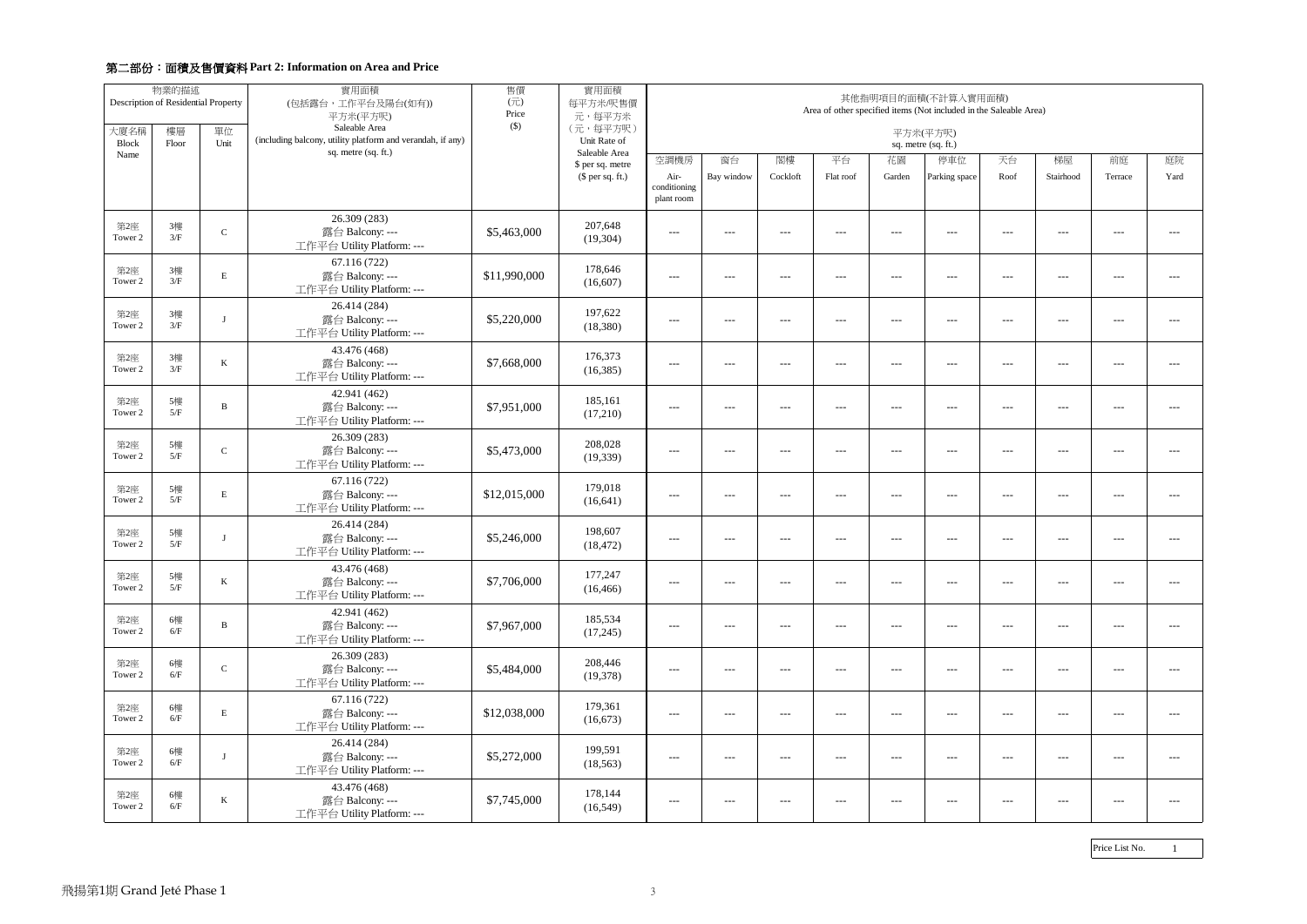|                      | 物業的描述<br>Description of Residential Property |               | 實用面積<br>(包括露台,工作平台及陽台(如有))<br>平方米(平方呎)                                      | 售價<br>$(\overrightarrow{\pi})$<br>Price | 實用面積<br>每平方米/呎售價<br>元,每平方米        | 其他指明項目的面積(不計算入實用面積)<br>Area of other specified items (Not included in the Saleable Area) |                                                                                                                                                                                                                                                                                                                                                                                              |          |                     |         |               |         |           |                                             |               |
|----------------------|----------------------------------------------|---------------|-----------------------------------------------------------------------------|-----------------------------------------|-----------------------------------|------------------------------------------------------------------------------------------|----------------------------------------------------------------------------------------------------------------------------------------------------------------------------------------------------------------------------------------------------------------------------------------------------------------------------------------------------------------------------------------------|----------|---------------------|---------|---------------|---------|-----------|---------------------------------------------|---------------|
| 大廈名稱<br><b>Block</b> | 樓層<br>Floor                                  | 單位<br>Unit    | Saleable Area<br>(including balcony, utility platform and verandah, if any) | $($ \$)                                 | (元,每平方呎)<br>Unit Rate of          | 平方米(平方呎)<br>sq. metre (sq. ft.)                                                          |                                                                                                                                                                                                                                                                                                                                                                                              |          |                     |         |               |         |           |                                             |               |
| Name                 |                                              |               | sq. metre (sq. ft.)                                                         |                                         | Saleable Area<br>\$ per sq. metre | 空調機房                                                                                     | 窗台                                                                                                                                                                                                                                                                                                                                                                                           | 閣樓       | 平台                  | 花園      | 停車位           | 天台      | 梯屋        | 前庭                                          | 庭院            |
|                      |                                              |               |                                                                             |                                         | $$$ per sq. ft.)                  | Air-<br>conditioning<br>plant room                                                       | Bay window                                                                                                                                                                                                                                                                                                                                                                                   | Cockloft | Flat roof           | Garden  | Parking space | Roof    | Stairhood | Terrace                                     | Yard          |
| 第2座<br>Tower 2       | 7樓<br>7/F                                    | B             | 42.941 (462)<br>露台 Balcony: ---<br>工作平台 Utility Platform: ---               | \$7,983,000                             | 185,906<br>(17,279)               | $\frac{1}{2}$                                                                            | $- - -$                                                                                                                                                                                                                                                                                                                                                                                      | ---      | $---$               | $  -$   | $- - -$       | $- - -$ | $- - -$   | $---$                                       | $\frac{1}{2}$ |
| 第2座<br>Tower 2       | 7樓<br>7/F                                    | $\mathsf{C}$  | 26.309 (283)<br>露台 Balcony: ---<br>工作平台 Utility Platform: ---               | \$5,495,000                             | 208,864<br>(19, 417)              | $- - -$                                                                                  | $\frac{1}{2} \frac{1}{2} \frac{1}{2} \frac{1}{2} \frac{1}{2} \frac{1}{2} \frac{1}{2} \frac{1}{2} \frac{1}{2} \frac{1}{2} \frac{1}{2} \frac{1}{2} \frac{1}{2} \frac{1}{2} \frac{1}{2} \frac{1}{2} \frac{1}{2} \frac{1}{2} \frac{1}{2} \frac{1}{2} \frac{1}{2} \frac{1}{2} \frac{1}{2} \frac{1}{2} \frac{1}{2} \frac{1}{2} \frac{1}{2} \frac{1}{2} \frac{1}{2} \frac{1}{2} \frac{1}{2} \frac{$ | $- - -$  | $  -$               | $- - -$ | $- - -$       | $  -$   | $  -$     | $- - -$                                     | $- - -$       |
| 第2座<br>Tower 2       | 7樓<br>7/F                                    | - 1           | 26.414 (284)<br>露台 Balcony: ---<br>工作平台 Utility Platform: ---               | \$5,298,000                             | 200,575<br>(18,655)               | $- - -$                                                                                  | $---$                                                                                                                                                                                                                                                                                                                                                                                        | $---$    | $---$               | $---$   | $- - -$       | $---$   | $- - -$   | $---$                                       | $\frac{1}{2}$ |
| 第2座<br>Tower 2       | 7樓<br>7/F                                    | K             | 43.476 (468)<br>露台 Balcony: ---<br>工作平台 Utility Platform: ---               | \$7,783,000                             | 179,018<br>(16,630)               | $---$                                                                                    | $---$                                                                                                                                                                                                                                                                                                                                                                                        | $---$    | $---$               | $---$   | $  -$         | $---$   | $---$     | ---                                         | $- - -$       |
| 第2座<br>Tower 2       | 8樓<br>8/F                                    | B             | 42.941 (462)<br>露台 Balcony: ---<br>工作平台 Utility Platform: ---               | \$7,998,000                             | 186,256<br>(17,312)               | $- - -$                                                                                  | $- - -$                                                                                                                                                                                                                                                                                                                                                                                      | $- - -$  | $\qquad \qquad - -$ | $  -$   | $  -$         | $  -$   | $- - -$   | $- - -$                                     | $---$         |
| 第2座<br>Tower 2       | 8樓<br>8/F                                    | $\mathcal{C}$ | 26.309 (283)<br>露台 Balcony: ---<br>工作平台 Utility Platform: ---               | \$5,506,000                             | 209,282<br>(19, 456)              | $---$                                                                                    | $---$                                                                                                                                                                                                                                                                                                                                                                                        | $---$    | $---$               | $---$   | $---$         | $---$   | $---$     | ---                                         | $---$         |
| 第2座<br>Tower 2       | 8樓<br>$8/F$                                  | -1            | 26.414 (284)<br>露台 Balcony: ---<br>工作平台 Utility Platform: ---               | \$5,325,000                             | 201,598<br>(18,750)               | $- - -$                                                                                  | $\frac{1}{2} \frac{1}{2} \frac{1}{2} \frac{1}{2} \frac{1}{2} \frac{1}{2} \frac{1}{2} \frac{1}{2} \frac{1}{2} \frac{1}{2} \frac{1}{2} \frac{1}{2} \frac{1}{2} \frac{1}{2} \frac{1}{2} \frac{1}{2} \frac{1}{2} \frac{1}{2} \frac{1}{2} \frac{1}{2} \frac{1}{2} \frac{1}{2} \frac{1}{2} \frac{1}{2} \frac{1}{2} \frac{1}{2} \frac{1}{2} \frac{1}{2} \frac{1}{2} \frac{1}{2} \frac{1}{2} \frac{$ | $---$    | $\frac{1}{2}$       | $- - -$ | $  -$         | $  -$   | $  -$     | $- - -$                                     | $- - -$       |
| 第2座<br>Tower 2       | 8樓<br>8/F                                    | $\bf K$       | 43.476 (468)<br>露台 Balcony: ---<br>工作平台 Utility Platform: ---               | \$7,822,000                             | 179,915<br>(16,714)               | $\frac{1}{2}$                                                                            | $---$                                                                                                                                                                                                                                                                                                                                                                                        | $---$    | $---$               | $---$   | $--$          | $---$   | $---$     | ---                                         | $\frac{1}{2}$ |
| 第2座<br>Tower 2       | 9樓<br>$9/F$                                  | B             | 42.941 (462)<br>露台 Balcony: ---<br>工作平台 Utility Platform: ---               | \$8,039,000                             | 187,210<br>(17,400)               | $---$                                                                                    | $---$                                                                                                                                                                                                                                                                                                                                                                                        | $---$    | $---$               | $---$   | $---$         | $---$   | $- - -$   | ---                                         | ---           |
| 第2座<br>Tower 2       | 9樓<br>9/F                                    | ${\bf C}$     | 26.309 (283)<br>露台 Balcony: ---<br>工作平台 Utility Platform: ---               | \$5,534,000                             | 210,346<br>(19, 555)              | $\qquad \qquad - -$                                                                      | $---$                                                                                                                                                                                                                                                                                                                                                                                        | $---$    | $---$               | $---$   | $- - -$       | $---$   | $  -$     | $\scriptstyle \cdots$ $\scriptstyle \cdots$ | $- - -$       |
| 第2座<br>Tower 2       | 9樓<br>9/F                                    | $\mathbf{J}$  | 26.414 (284)<br>露台 Balcony: ---<br>工作平台 Utility Platform: ---               | \$5,352,000                             | 202,620<br>(18, 845)              | $---$                                                                                    | $---$                                                                                                                                                                                                                                                                                                                                                                                        | $---$    | $---$               | $---$   | $--$          | $---$   | $---$     | ---                                         | ---           |
| 第2座<br>Tower 2       | 9樓<br>9/F                                    | $\bf K$       | 43.476 (468)<br>露台 Balcony: ---<br>工作平台 Utility Platform: ---               | \$7,861,000                             | 180,812<br>(16,797)               | $- - -$                                                                                  | $---$                                                                                                                                                                                                                                                                                                                                                                                        | $- - -$  | $- -$               | $- - -$ | $  -$         | $---$   | $- - -$   | $- - -$                                     | $\frac{1}{2}$ |
| 第2座<br>Tower 2       | 10樓<br>10/F                                  | B             | 42.941 (462)<br>露台 Balcony: ---<br>工作平台 Utility Platform: ---               | \$8,055,000                             | 187,583<br>(17, 435)              | $---$                                                                                    | $---$                                                                                                                                                                                                                                                                                                                                                                                        | $---$    | $---$               | $---$   | $---$         | $---$   | $---$     | $---$                                       | $- - -$       |
| 第2座<br>Tower 2       | 10樓<br>10/F                                  | ${\bf C}$     | 26.309 (283)<br>露台 Balcony: ---<br>工作平台 Utility Platform: ---               | \$5,545,000                             | 210,764<br>(19, 594)              | $---$                                                                                    | $---$                                                                                                                                                                                                                                                                                                                                                                                        | $---$    | $--$                | $---$   | $---$         | $---$   | $---$     | $---$                                       | $---$         |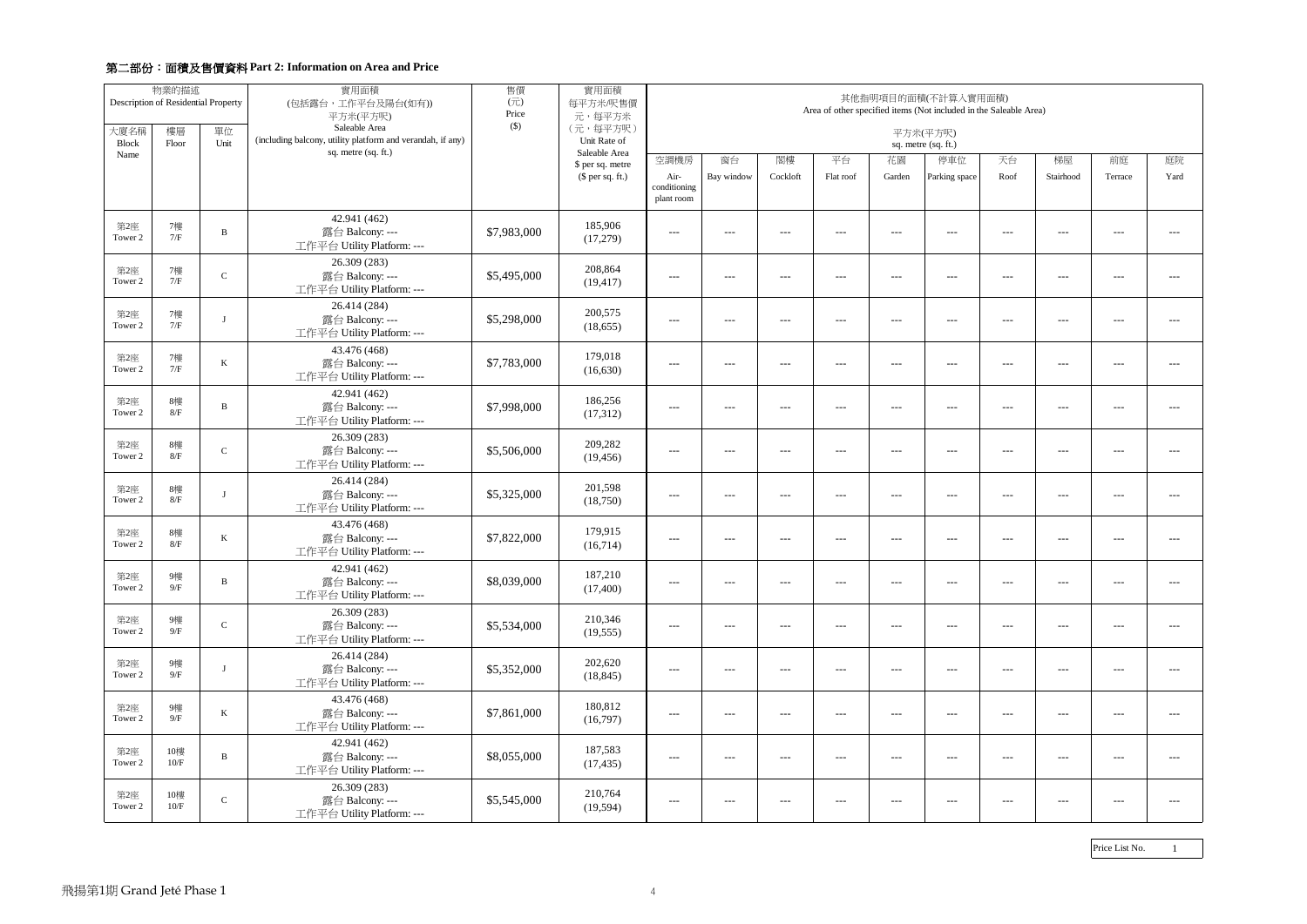|                      | 物業的描述<br>Description of Residential Property |               | 實用面積<br>(包括露台,工作平台及陽台(如有))<br>平方米(平方呎)                                      | 售價<br>$(\overrightarrow{\pi})$<br>Price | 實用面積<br>每平方米/呎售價<br>元,每平方米        | 其他指明項目的面積(不計算入實用面積)<br>Area of other specified items (Not included in the Saleable Area) |                                                                                                                                                                                                                                                                                                                                                                                              |          |                                             |                                     |               |         |                                          |                                        |               |
|----------------------|----------------------------------------------|---------------|-----------------------------------------------------------------------------|-----------------------------------------|-----------------------------------|------------------------------------------------------------------------------------------|----------------------------------------------------------------------------------------------------------------------------------------------------------------------------------------------------------------------------------------------------------------------------------------------------------------------------------------------------------------------------------------------|----------|---------------------------------------------|-------------------------------------|---------------|---------|------------------------------------------|----------------------------------------|---------------|
| 大廈名稱<br><b>Block</b> | 樓層<br>Floor                                  | 單位<br>Unit    | Saleable Area<br>(including balcony, utility platform and verandah, if any) | $($ \$)                                 | (元,每平方呎)<br>Unit Rate of          | 平方米(平方呎)<br>sq. metre (sq. ft.)                                                          |                                                                                                                                                                                                                                                                                                                                                                                              |          |                                             |                                     |               |         |                                          |                                        |               |
| Name                 |                                              |               | sq. metre (sq. ft.)                                                         |                                         | Saleable Area<br>\$ per sq. metre | 空調機房                                                                                     | 窗台                                                                                                                                                                                                                                                                                                                                                                                           | 閣樓       | 平台                                          | 花園                                  | 停車位           | 天台      | 梯屋                                       | 前庭                                     | 庭院            |
|                      |                                              |               |                                                                             |                                         | $$$ per sq. ft.)                  | Air-<br>conditioning<br>plant room                                                       | Bay window                                                                                                                                                                                                                                                                                                                                                                                   | Cockloft | Flat roof                                   | Garden                              | Parking space | Roof    | Stairhood                                | Terrace                                | Yard          |
| 第2座<br>Tower 2       | 10樓<br>10/F                                  |               | 26.414 (284)<br>露台 Balcony: ---<br>工作平台 Utility Platform: ---               | \$5,379,000                             | 203,642<br>(18,940)               | $\frac{1}{2}$                                                                            | $---$                                                                                                                                                                                                                                                                                                                                                                                        | ---      | $---$                                       | $  -$                               | $- - -$       | $- - -$ | $- - -$                                  | $---$                                  | $\frac{1}{2}$ |
| 第2座<br>Tower 2       | 10樓<br>10/F                                  | K             | 43.476 (468)<br>露台 Balcony: ---<br>工作平台 Utility Platform: ---               | \$7,901,000                             | 181,732<br>(16,882)               | $- - -$                                                                                  | $\frac{1}{2} \frac{1}{2} \frac{1}{2} \frac{1}{2} \frac{1}{2} \frac{1}{2} \frac{1}{2} \frac{1}{2} \frac{1}{2} \frac{1}{2} \frac{1}{2} \frac{1}{2} \frac{1}{2} \frac{1}{2} \frac{1}{2} \frac{1}{2} \frac{1}{2} \frac{1}{2} \frac{1}{2} \frac{1}{2} \frac{1}{2} \frac{1}{2} \frac{1}{2} \frac{1}{2} \frac{1}{2} \frac{1}{2} \frac{1}{2} \frac{1}{2} \frac{1}{2} \frac{1}{2} \frac{1}{2} \frac{$ | $- - -$  | $---$                                       | $- - -$                             | $- - -$       | $  -$   | $  -$                                    | $- - -$                                | $- - -$       |
| 第2座<br>Tower 2       | 11樓<br>11/F                                  | B             | 42.941 (462)<br>露台 Balcony: ---<br>工作平台 Utility Platform: ---               | \$8,071,000                             | 187,956<br>(17, 470)              | $- - -$                                                                                  | $---$                                                                                                                                                                                                                                                                                                                                                                                        | $---$    | $---$                                       | $---$                               | $- - -$       | $---$   | $- - -$                                  | $---$                                  | $\frac{1}{2}$ |
| 第2座<br>Tower 2       | 11樓<br>11/F                                  | $\mathcal{C}$ | 26.309 (283)<br>露台 Balcony: ---<br>工作平台 Utility Platform: ---               | \$5,556,000                             | 211,182<br>(19, 633)              | $- - -$                                                                                  | $---$                                                                                                                                                                                                                                                                                                                                                                                        | $---$    | $---$                                       | $---$                               | $- - -$       | $---$   | $---$                                    | ---                                    | $- - -$       |
| 第2座<br>Tower 2       | 11樓<br>11/F                                  | - 1           | 26.414 (284)<br>露台 Balcony: ---<br>工作平台 Utility Platform: ---               | \$5,405,000                             | 204,626<br>(19,032)               | $- - -$                                                                                  | $- - -$                                                                                                                                                                                                                                                                                                                                                                                      | $- - -$  | $\qquad \qquad - -$                         | $  -$                               | $- - -$       | $  -$   | $- - -$                                  | $- - -$                                | $---$         |
| 第2座<br>Tower 2       | 11樓<br>11/F                                  | $\bf K$       | 43.476 (468)<br>露台 Balcony: ---<br>工作平台 Utility Platform: ---               | \$7,940,000                             | 182,629<br>(16,966)               | $---$                                                                                    | $---$                                                                                                                                                                                                                                                                                                                                                                                        | $---$    | $---$                                       | $---$                               | $---$         | $---$   | $\hspace{0.05cm} \ldots \hspace{0.05cm}$ | ---                                    | $---$         |
| 第2座<br>Tower 2       | 12樓<br>12/F                                  | B             | 42.941 (462)<br>露台 Balcony: ---<br>工作平台 Utility Platform: ---               | \$8,087,000                             | 188,328<br>(17,504)               | $- - -$                                                                                  | $\frac{1}{2} \frac{1}{2} \frac{1}{2} \frac{1}{2} \frac{1}{2} \frac{1}{2} \frac{1}{2} \frac{1}{2} \frac{1}{2} \frac{1}{2} \frac{1}{2} \frac{1}{2} \frac{1}{2} \frac{1}{2} \frac{1}{2} \frac{1}{2} \frac{1}{2} \frac{1}{2} \frac{1}{2} \frac{1}{2} \frac{1}{2} \frac{1}{2} \frac{1}{2} \frac{1}{2} \frac{1}{2} \frac{1}{2} \frac{1}{2} \frac{1}{2} \frac{1}{2} \frac{1}{2} \frac{1}{2} \frac{$ | $---$    | $\frac{1}{2}$                               | $- - -$                             | $- - -$       | $  -$   | $  -$                                    | $- - -$                                | $- - -$       |
| 第2座<br>Tower 2       | 12樓<br>12/F                                  | $\mathbf C$   | 26.309 (283)<br>露台 Balcony: ---<br>工作平台 Utility Platform: ---               | \$5,567,000                             | 211,601<br>(19,671)               | $\frac{1}{2}$                                                                            | $---$                                                                                                                                                                                                                                                                                                                                                                                        | $---$    | $---$                                       | $---$                               | $--$          | $---$   | $---$                                    | ---                                    | $\frac{1}{2}$ |
| 第2座<br>Tower 2       | 12樓<br>12/F                                  |               | 26.414 (284)<br>露台 Balcony: ---<br>工作平台 Utility Platform: ---               | \$5,459,000                             | 206,671<br>(19,222)               | $---$                                                                                    | $---$                                                                                                                                                                                                                                                                                                                                                                                        | $---$    | $---$                                       | $---$                               | $---$         | $  -$   | $- - -$                                  | ---                                    | ---           |
| 第2座<br>Tower 2       | 12樓<br>12/F                                  | $\bf K$       | 43.476 (468)<br>露台 Balcony: ---<br>工作平台 Utility Platform: ---               | \$8,020,000                             | 184,470<br>(17, 137)              | $\qquad \qquad - -$                                                                      | $---$                                                                                                                                                                                                                                                                                                                                                                                        | $---$    | $\scriptstyle \cdots$ $\scriptstyle \cdots$ | $\hspace{0.05cm}---\hspace{0.05cm}$ | $- - -$       | $---$   | $  -$                                    | $\scriptstyle\cdots\scriptstyle\cdots$ | $- - -$       |
| 第2座<br>Tower 2       | 15樓<br>15/F                                  | $\, {\bf B}$  | 42.941 (462)<br>露台 Balcony: ---<br>工作平台 Utility Platform: ---               | \$8,103,000                             | 188,701<br>(17,539)               | $---$                                                                                    | $---$                                                                                                                                                                                                                                                                                                                                                                                        | $---$    | $---$                                       | $---$                               | $--$          | $---$   | $---$                                    | ---                                    | ---           |
| 第2座<br>Tower 2       | 15樓<br>15/F                                  | ${\bf C}$     | 26.309 (283)<br>露台 Balcony: ---<br>工作平台 Utility Platform: ---               | \$5,579,000                             | 212,057<br>(19,714)               | $- - -$                                                                                  | $---$                                                                                                                                                                                                                                                                                                                                                                                        | $- - -$  | $- -$                                       | $- - -$                             | $- - -$       | $---$   | $- - -$                                  | $- - -$                                | $- - -$       |
| 第2座<br>Tower 2       | 15樓<br>$15/F$                                | $\lceil$      | 26.414 (284)<br>露台 Balcony: ---<br>工作平台 Utility Platform: ---               | \$5,471,000                             | 207,125<br>(19,264)               | $---$                                                                                    | $---$                                                                                                                                                                                                                                                                                                                                                                                        | $---$    | $---$                                       | $---$                               | $---$         | $---$   | $---$                                    | $---$                                  | $- - -$       |
| 第2座<br>Tower 2       | 15樓<br>15/F                                  | $\bf K$       | 43.476 (468)<br>露台 Balcony: ---<br>工作平台 Utility Platform: ---               | \$8,036,000                             | 184,838<br>(17, 171)              | $---$                                                                                    | $---$                                                                                                                                                                                                                                                                                                                                                                                        | $---$    | $--$                                        | $---$                               | $---$         | $---$   | $---$                                    | $---$                                  | $---$         |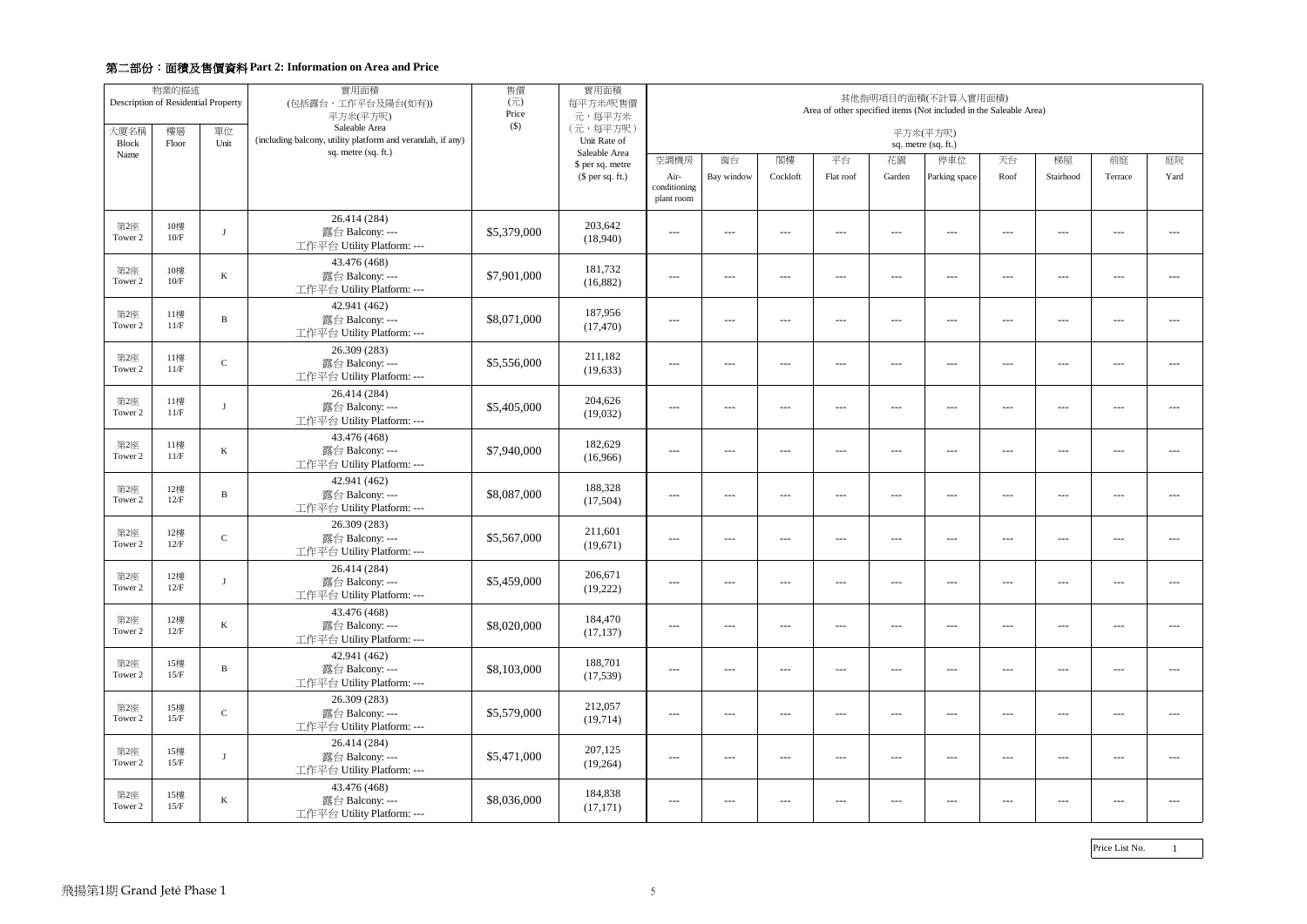|                      | 物業的描述<br>Description of Residential Property |               | 實用面積<br>(包括露台,工作平台及陽台(如有))<br>平方米(平方呎)                                      | 售價<br>$(\overrightarrow{\pi})$<br>Price<br>$($ \$) | 實用面積<br>每平方米/呎售價<br>元,每平方米        | 其他指明項目的面積(不計算入實用面積)<br>Area of other specified items (Not included in the Saleable Area) |                                                                                                                                                                                                                                                                                                                                                                                              |          |                                             |         |               |         |           |                                                                                                                                                                                                                                                                                                                                                                                              |               |
|----------------------|----------------------------------------------|---------------|-----------------------------------------------------------------------------|----------------------------------------------------|-----------------------------------|------------------------------------------------------------------------------------------|----------------------------------------------------------------------------------------------------------------------------------------------------------------------------------------------------------------------------------------------------------------------------------------------------------------------------------------------------------------------------------------------|----------|---------------------------------------------|---------|---------------|---------|-----------|----------------------------------------------------------------------------------------------------------------------------------------------------------------------------------------------------------------------------------------------------------------------------------------------------------------------------------------------------------------------------------------------|---------------|
| 大廈名稱<br><b>Block</b> | 樓層<br>Floor                                  | 單位<br>Unit    | Saleable Area<br>(including balcony, utility platform and verandah, if any) |                                                    | (元,每平方呎)<br>Unit Rate of          | 平方米(平方呎)<br>sq. metre (sq. ft.)                                                          |                                                                                                                                                                                                                                                                                                                                                                                              |          |                                             |         |               |         |           |                                                                                                                                                                                                                                                                                                                                                                                              |               |
| Name                 |                                              |               | sq. metre (sq. ft.)                                                         |                                                    | Saleable Area<br>\$ per sq. metre | 空調機房                                                                                     | 窗台                                                                                                                                                                                                                                                                                                                                                                                           | 閣樓       | 平台                                          | 花園      | 停車位           | 天台      | 梯屋        | 前庭                                                                                                                                                                                                                                                                                                                                                                                           | 庭院            |
|                      |                                              |               |                                                                             |                                                    | $$$ per sq. ft.)                  | Air-<br>conditioning<br>plant room                                                       | Bay window                                                                                                                                                                                                                                                                                                                                                                                   | Cockloft | Flat roof                                   | Garden  | Parking space | Roof    | Stairhood | Terrace                                                                                                                                                                                                                                                                                                                                                                                      | Yard          |
| 第2座<br>Tower 2       | 16樓<br>16/F                                  | B             | 42.941 (462)<br>露台 Balcony: ---<br>工作平台 Utility Platform: ---               | \$8,119,000                                        | 189,073<br>(17,574)               | $- - -$                                                                                  | $- - -$                                                                                                                                                                                                                                                                                                                                                                                      | $- - -$  | $---$                                       | $  -$   | $- - -$       | $  -$   | $- - -$   | $- - -$                                                                                                                                                                                                                                                                                                                                                                                      | $\frac{1}{2}$ |
| 第2座<br>Tower 2       | 16樓<br>16/F                                  | $\mathcal{C}$ | 26.309 (283)<br>露台 Balcony: ---<br>工作平台 Utility Platform: ---               | \$5,589,000                                        | 212,437<br>(19,749)               | $- - -$                                                                                  | $\frac{1}{2} \frac{1}{2} \frac{1}{2} \frac{1}{2} \frac{1}{2} \frac{1}{2} \frac{1}{2} \frac{1}{2} \frac{1}{2} \frac{1}{2} \frac{1}{2} \frac{1}{2} \frac{1}{2} \frac{1}{2} \frac{1}{2} \frac{1}{2} \frac{1}{2} \frac{1}{2} \frac{1}{2} \frac{1}{2} \frac{1}{2} \frac{1}{2} \frac{1}{2} \frac{1}{2} \frac{1}{2} \frac{1}{2} \frac{1}{2} \frac{1}{2} \frac{1}{2} \frac{1}{2} \frac{1}{2} \frac{$ | $---$    | $---$                                       | $---$   | $- - -$       | $  -$   | $  -$     | $- - -$                                                                                                                                                                                                                                                                                                                                                                                      | $- - -$       |
| 第2座<br>Tower 2       | 16樓<br>16/F                                  | $\mathbf{J}$  | 26.414 (284)<br>露台 Balcony: ---<br>工作平台 Utility Platform: ---               | \$5,481,000                                        | 207,504<br>(19,299)               | $- - -$                                                                                  | $- - -$                                                                                                                                                                                                                                                                                                                                                                                      | $- - -$  | $\qquad \qquad - -$                         | $- - -$ | $- - -$       | $  -$   | $- - -$   | $---$                                                                                                                                                                                                                                                                                                                                                                                        | $\frac{1}{2}$ |
| 第2座<br>Tower 2       | 16樓<br>16/F                                  | K             | 43.476 (468)<br>露台 Balcony: ---<br>工作平台 Utility Platform: ---               | \$8,076,000                                        | 185,758<br>(17,256)               | $\frac{1}{2}$                                                                            | $- - -$                                                                                                                                                                                                                                                                                                                                                                                      | $- - -$  | $\qquad \qquad - -$                         | $  -$   | $- - -$       | $- - -$ | $- - -$   | $---$                                                                                                                                                                                                                                                                                                                                                                                        | $\frac{1}{2}$ |
| 第2座<br>Tower 2       | 17樓<br>17/F                                  | B             | 42.941 (462)<br>露台 Balcony: ---<br>工作平台 Utility Platform: ---               | \$8,135,000                                        | 189,446<br>(17,608)               | $- - -$                                                                                  | $\frac{1}{2} \frac{1}{2} \frac{1}{2} \frac{1}{2} \frac{1}{2} \frac{1}{2} \frac{1}{2} \frac{1}{2} \frac{1}{2} \frac{1}{2} \frac{1}{2} \frac{1}{2} \frac{1}{2} \frac{1}{2} \frac{1}{2} \frac{1}{2} \frac{1}{2} \frac{1}{2} \frac{1}{2} \frac{1}{2} \frac{1}{2} \frac{1}{2} \frac{1}{2} \frac{1}{2} \frac{1}{2} \frac{1}{2} \frac{1}{2} \frac{1}{2} \frac{1}{2} \frac{1}{2} \frac{1}{2} \frac{$ | $- - -$  | $  -$                                       | $  -$   | $  -$         | $  -$   | $  -$     | $- - -$                                                                                                                                                                                                                                                                                                                                                                                      | $- - -$       |
| 第2座<br>Tower 2       | 17樓<br>17/F                                  | $\mathbf C$   | 26.309 (283)<br>露台 Balcony: ---<br>工作平台 Utility Platform: ---               | \$5,601,000                                        | 212,893<br>(19,792)               | $- - -$                                                                                  | $- - -$                                                                                                                                                                                                                                                                                                                                                                                      | $---$    | $---$                                       | $  -$   | $- - -$       | $  -$   | $- - -$   | $---$                                                                                                                                                                                                                                                                                                                                                                                        | $\frac{1}{2}$ |
| 第2座<br>Tower 2       | 17樓<br>17/F                                  |               | 26.414 (284)<br>露台 Balcony: ---<br>工作平台 Utility Platform: ---               | \$5,492,000                                        | 207,920<br>(19, 338)              | $---$                                                                                    | $---$                                                                                                                                                                                                                                                                                                                                                                                        | $---$    | $---$                                       | $---$   | $---$         | $---$   | $---$     | ---                                                                                                                                                                                                                                                                                                                                                                                          | $\frac{1}{2}$ |
| 第2座<br>Tower 2       | 17樓<br>17/F                                  | K             | 43.476 (468)<br>露台 Balcony: ---<br>工作平台 Utility Platform: ---               | \$8,117,000                                        | 186,701<br>(17, 344)              | $- - -$                                                                                  | $- - -$                                                                                                                                                                                                                                                                                                                                                                                      | $- - -$  | $\qquad \qquad - -$                         | $- - -$ | $- - -$       | $---$   | $- - -$   | $- - -$                                                                                                                                                                                                                                                                                                                                                                                      | $\frac{1}{2}$ |
| 第2座<br>Tower 2       | 18樓<br>$18/F$                                | B             | 42.941 (462)<br>露台 Balcony: ---<br>工作平台 Utility Platform: ---               | \$8,151,000                                        | 189,819<br>(17, 643)              | $---$                                                                                    | $---$                                                                                                                                                                                                                                                                                                                                                                                        | $---$    | $---$                                       | $---$   | $---$         | $---$   | $---$     | ---                                                                                                                                                                                                                                                                                                                                                                                          | ---           |
| 第2座<br>Tower 2       | 18樓<br>18/F                                  | $\mathbf C$   | 26.309 (283)<br>露台 Balcony: ---<br>工作平台 Utility Platform: ---               | \$5,611,000                                        | 213,273<br>(19, 827)              | $---$                                                                                    | $---$                                                                                                                                                                                                                                                                                                                                                                                        | $---$    | $\scriptstyle \cdots$ $\scriptstyle \cdots$ | $---$   | $- - -$       | $---$   | $---$     | $\frac{1}{2} \frac{1}{2} \frac{1}{2} \frac{1}{2} \frac{1}{2} \frac{1}{2} \frac{1}{2} \frac{1}{2} \frac{1}{2} \frac{1}{2} \frac{1}{2} \frac{1}{2} \frac{1}{2} \frac{1}{2} \frac{1}{2} \frac{1}{2} \frac{1}{2} \frac{1}{2} \frac{1}{2} \frac{1}{2} \frac{1}{2} \frac{1}{2} \frac{1}{2} \frac{1}{2} \frac{1}{2} \frac{1}{2} \frac{1}{2} \frac{1}{2} \frac{1}{2} \frac{1}{2} \frac{1}{2} \frac{$ | $---$         |
| 第2座<br>Tower 2       | 18樓<br>18/F                                  | $\mathbf{J}$  | 26.414 (284)<br>露台 Balcony: ---<br>工作平台 Utility Platform: ---               | \$5,503,000                                        | 208,336<br>(19,377)               | $---$                                                                                    | $---$                                                                                                                                                                                                                                                                                                                                                                                        | $---$    | $---$                                       | $---$   | $--$          | $---$   | $---$     | ---                                                                                                                                                                                                                                                                                                                                                                                          | $---$         |
| 第2座<br>Tower 2       | 18樓<br>18/F                                  | $\bf K$       | 43.476 (468)<br>露台 Balcony: ---<br>工作平台 Utility Platform: ---               | \$8,133,000                                        | 187,069<br>(17,378)               | $--$                                                                                     | $---$                                                                                                                                                                                                                                                                                                                                                                                        | $---$    | $---$                                       | $---$   | $---$         | $---$   | $---$     | $---$                                                                                                                                                                                                                                                                                                                                                                                        | $---$         |
| 第2座<br>Tower 2       | 19樓<br>19/F                                  | B             | 42.941 (462)<br>露台 Balcony: ---<br>工作平台 Utility Platform: ---               | \$8,193,000                                        | 190,797<br>(17, 734)              | $---$                                                                                    | $---$                                                                                                                                                                                                                                                                                                                                                                                        | $--\,$   | $---$                                       | $---$   | $---$         | $---$   | $---$     | $---$                                                                                                                                                                                                                                                                                                                                                                                        | $---$         |
| 第2座<br>Tower 2       | 19樓<br>19/F                                  | $\mathbf C$   | 26.309 (283)<br>露台 Balcony: ---<br>工作平台 Utility Platform: ---               | \$5,640,000                                        | 214,375<br>(19, 929)              | $---$                                                                                    | $---$                                                                                                                                                                                                                                                                                                                                                                                        | $---$    | $---$                                       | $---$   | $--$          | $---$   | $---$     | ---                                                                                                                                                                                                                                                                                                                                                                                          | $---$         |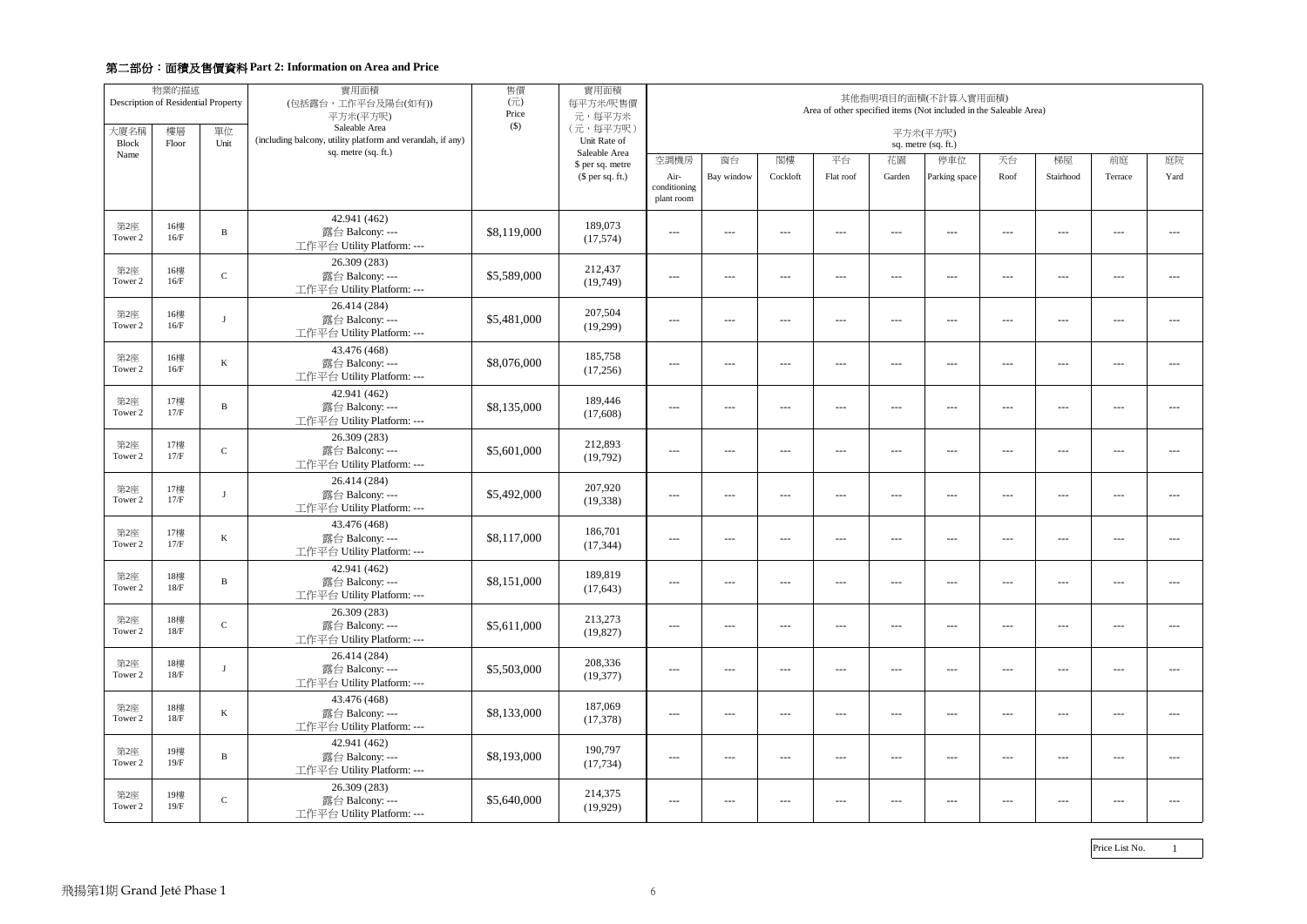|                      | 物業的描述<br>Description of Residential Property |              | 實用面積<br>(包括露台,工作平台及陽台(如有))<br>平方米(平方呎)<br>Saleable Area                           | 售價<br>$(\overrightarrow{\pi})$<br>Price<br>$($)$ | 實用面積<br>每平方米/呎售價<br>元,每平方米<br>(元,每平方呎) | 其他指明項目的面積(不計算入實用面積)<br>Area of other specified items (Not included in the Saleable Area) |                |                      |               |                      |                      |                      |                                             |                                          |                                          |
|----------------------|----------------------------------------------|--------------|-----------------------------------------------------------------------------------|--------------------------------------------------|----------------------------------------|------------------------------------------------------------------------------------------|----------------|----------------------|---------------|----------------------|----------------------|----------------------|---------------------------------------------|------------------------------------------|------------------------------------------|
| 大廈名稱<br><b>Block</b> | 樓層<br>Floor                                  | 單位<br>Unit   | (including balcony, utility platform and verandah, if any)<br>sq. metre (sq. ft.) |                                                  | Unit Rate of<br>Saleable Area          | 平方米(平方呎)<br>sq. metre (sq. ft.)                                                          |                |                      |               |                      |                      |                      |                                             |                                          |                                          |
| Name                 |                                              |              |                                                                                   |                                                  | \$ per sq. metre                       | 空調機房                                                                                     | 窗台             | 閣樓                   | 平台            | 花園                   | 停車位                  | 天台                   | 梯屋                                          | 前庭                                       | 庭院                                       |
|                      |                                              |              |                                                                                   |                                                  | $$$ per sq. ft.)                       | Air-<br>conditioning<br>plant room                                                       | Bay window     | Cockloft             | Flat roof     | Garden               | Parking space        | Roof                 | Stairhood                                   | Terrace                                  | Yard                                     |
| 第2座<br>Tower 2       | 19樓<br>19/F                                  | $\mathbf{I}$ | 26.414 (284)<br>露台 Balcony: ---<br>工作平台 Utility Platform: ---                     | \$5,514,000                                      | 208,753<br>(19, 415)                   | $---$                                                                                    | ---            | $\sim$ $\sim$ $\sim$ | $\frac{1}{2}$ | $\sim$ $\sim$ $\sim$ | $---$                | $---$                | $---$                                       | $\cdots$                                 | $\cdots$                                 |
| 第2座<br>Tower 2       | 19樓<br>19/F                                  | $\bf K$      | 43.476 (468)<br>露台 Balcony: ---<br>工作平台 Utility Platform: ---                     | \$8,149,000                                      | 187,437<br>(17, 412)                   | $   \,$                                                                                  | $\overline{a}$ | $---$                | $\frac{1}{2}$ | $\sim$ $\sim$ $\sim$ | $\sim$ $\sim$ $\sim$ | $\sim$ $\sim$ $\sim$ | $\sim$ $\sim$ $\sim$                        | $\sim$ $\sim$ $\sim$                     | $\sim$ $\sim$ $\sim$                     |
| 第2座<br>Tower 2       | 20樓<br>$20/F$                                | $\bf{B}$     | 42.941 (462)<br>露台 Balcony: ---<br>工作平台 Utility Platform: ---                     | \$8,234,000                                      | 191,751<br>(17, 823)                   | $\sim$ $\sim$ $\sim$                                                                     | $ -$           | $---$                | $---$         | $\sim$ $\sim$ $\sim$ | $---$                | $--$                 | $\sim$ $\sim$ $\sim$                        | $\hspace{0.05cm} \ldots \hspace{0.05cm}$ | $\sim$ $\sim$ $\sim$                     |
| 第2座<br>Tower 2       | 20樓<br>20/F                                  | $\mathbf C$  | 26.309 (283)<br>露台 Balcony: ---<br>工作平台 Utility Platform: ---                     | \$5,667,000                                      | 215,402<br>(20,025)                    | $\qquad \qquad - -$                                                                      | $ -$           | $---$                | $---$         | $---$                | $\frac{1}{2}$        | $--$                 | $\qquad \qquad - -$                         | ---                                      | $---$                                    |
| 第2座<br>Tower 2       | 20樓<br>20/F                                  | $\mathbf{I}$ | 26.414 (284)<br>露台 Balcony: ---<br>工作平台 Utility Platform: ---                     | \$5,526,000                                      | 209,207<br>(19, 458)                   | $- - -$                                                                                  | ---            | $\qquad \qquad - -$  | $---$         | $\qquad \qquad - -$  | $\qquad \qquad - -$  | $\overline{a}$       | $\scriptstyle \cdots$ $\scriptstyle \cdots$ | $---$                                    | $\qquad \qquad - -$                      |
| 第2座<br>Tower 2       | 20樓<br>20/F                                  | $\bf K$      | 43.476 (468)<br>露台 Balcony: ---<br>工作平台 Utility Platform: ---                     | \$8,165,000                                      | 187,805<br>(17, 447)                   | $- - -$                                                                                  | ---            | $\qquad \qquad - -$  | $---$         | $\qquad \qquad - -$  | $\qquad \qquad - -$  | $\overline{a}$       | $\scriptstyle \cdots$ $\scriptstyle \cdots$ | ---                                      | $\qquad \qquad - -$                      |
| 第2座<br>Tower 2       | 21樓<br>21/F                                  | B            | 42.941 (462)<br>露台 Balcony: ---<br>工作平台 Utility Platform: ---                     | \$8,274,000                                      | 192,683<br>(17,909)                    | $- - -$                                                                                  | $---$          | $\qquad \qquad - -$  | $  -$         | $\frac{1}{2}$        | $  -$                | $  -$                | $  -$                                       | $\scriptstyle\cdots\scriptstyle\cdots$   | $\sim$ $\sim$ $\sim$                     |
| 第2座<br>Tower 2       | 21樓<br>21/F                                  | $\mathbf C$  | 26.309 (283)<br>露台 Balcony: ---<br>工作平台 Utility Platform: ---                     | \$5,696,000                                      | 216.504<br>(20, 127)                   | $\sim$ $\sim$ $\sim$                                                                     | $---$          | $\sim$ $\sim$ $\sim$ | $\frac{1}{2}$ | $\overline{a}$       | $\overline{a}$       | $\qquad \qquad -$    | $---$                                       | $  -$                                    | $\sim$ $\sim$ $\sim$                     |
| 第2座<br>Tower 2       | 21樓<br>21/F                                  | $\mathbf{J}$ | 26.414 (284)<br>露台 Balcony: ---<br>工作平台 Utility Platform: ---                     | \$5,536,000                                      | 209,586<br>(19, 493)                   | $---$                                                                                    | $---$          | $---$                | $\frac{1}{2}$ | $\frac{1}{2}$        | $\frac{1}{2}$        | $---$                | $  -$                                       | $---$                                    | $---$                                    |
| 第2座<br>Tower 2       | 21樓<br>21/F                                  | $\bf K$      | 43.476 (468)<br>露台 Balcony: ---<br>工作平台 Utility Platform: ---                     | \$8,181,000                                      | 188,173<br>(17, 481)                   | $\hspace{0.05cm}---$                                                                     | $ -$           | $---$                | $- - -$       | $  -$                | $---$                | $- - -$              | $- - -$                                     | ---                                      | $\hspace{0.05cm} \ldots \hspace{0.05cm}$ |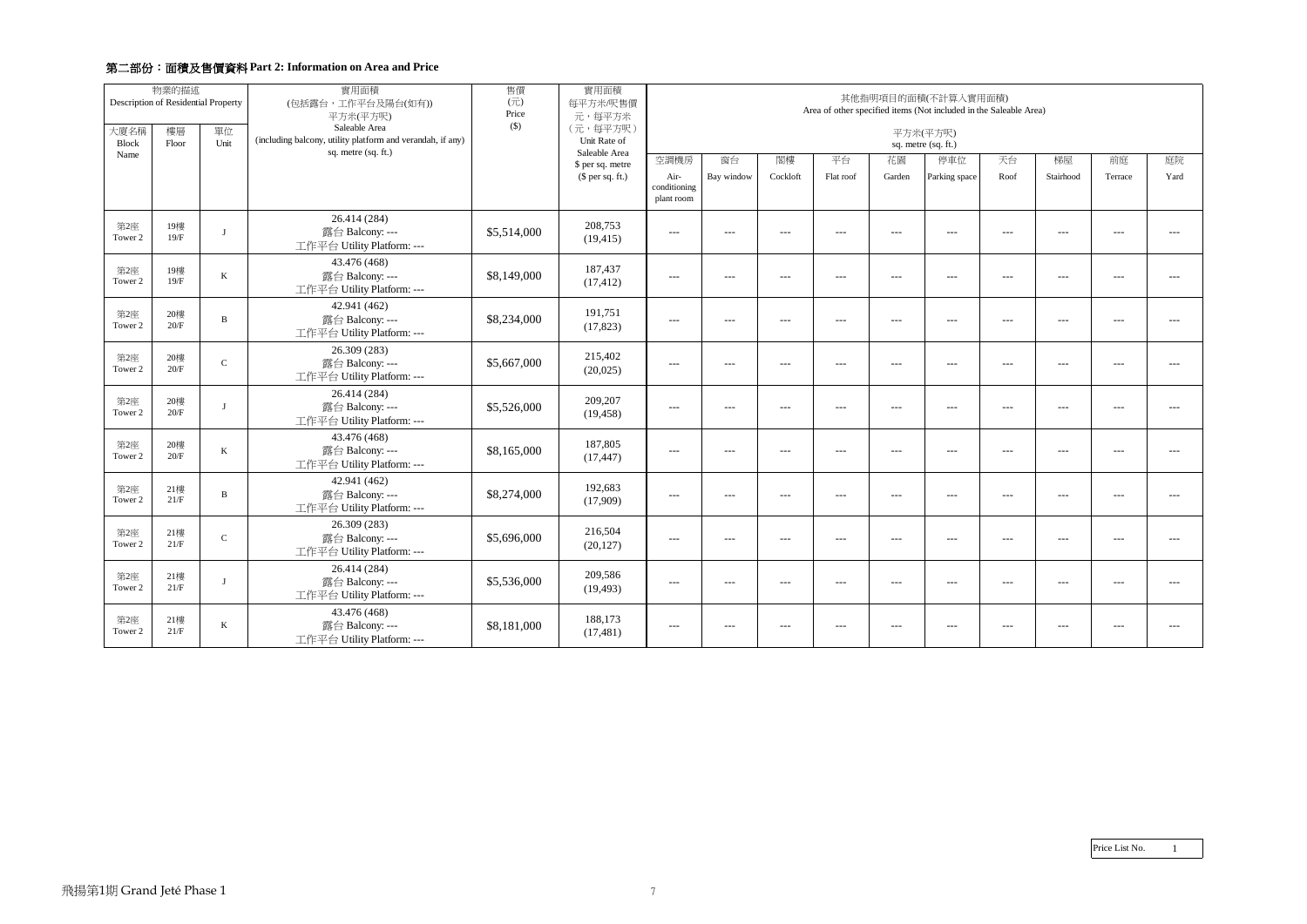## 第三部份︰其他資料 **Part 3 : Other Information**

1) 準買家應參閱發展項目期數的售樓說明書,以了解該發展項目期數的資料。 Prospective purchasers are advised to refer to the sales brochure for the Phase of the Development for information on the Phase of the Development. 2) 根據《一手住宅物業銷售條例》第 52(1)條及第 53(2)及(3)條, -According to sections 52(1) and 53(2) and (3) of the Residential Properties (First-hand Sales) Ordinance, – 第 52(1)條 / Section 52(1) 在某人就指明住宅物業與擁有人訂立臨時買賣合約時,該人須向擁有人支付售價的 5%的臨時訂金。 A preliminary deposit of 5% of the purchase price is payable by a person to the owner on entering into a preliminary agreement for sale and purchase in respect of the specified residential property with the owner. 第 53(2)條 / Section 53(2) 如某人於某日期訂立臨時買賣合約,並於該日期後的 5 個工作日內,就有關住宅物業簽立買賣合約,則擁有人必須在該日期後的 8 個工作日內,簽立該買賣合約。 If a person executes an agreement for sale and purchase in respect of the residential property within 5 working days after the date on which the person enters into the preliminary agreement for sale and purchase, the owner and purchase within 8 working days after that date.

If a person does not execute an agreement for sale and purchase in respect of the residential property within 5 working days after the date on which the person enters into the preliminary agreement for sale and purchase-(i) the preliminary agreement is terminated;(ii) the preliminary deposit is forfeited; and (iii) the owner does not have any further claim against the person for the failure.

3) 實用面積及屬該住宅物業其他指明項目的面積是按《一手住宅物業銷售條例》第8條及附表二第2部的計算得出的。

#### 第 53(3)條 / Section 53(3)

如某人於某日期訂立臨時買賣合約時,但沒有於該日期後的 5 個工作日內,就有關住宅物業簽立買賣合約,則 – (i) 該臨時合約即告終止;(ii) 有關的臨時訂金即予沒收;及 (iii) 擁有人不得就該人沒有簽立買賣合約而針對該人提出進一 步申索。

Note: In this section 4, "Price" means the price set out in Part 2 of this price list, and "Transaction Price" means the purchase price set out in the preliminary agreement for sale and purchase and agreement for sale and applying the applicable discounts on the Price. The price obtained after applying the relevant terms of payment and/or applicable discounts on the Price will be rounded to the nearest thousand (i.e. if the hundreds digit o rounded up to the nearest thousand or if the hundreds digit of the price obtained is 4 or below, rounded down to the nearest thousand) to determine the Transaction Price.

The saleable area and area of other specified items of the residential property are calculated in accordance with section 8 and Part 2 of Schedule 2 to the Residential Properties (First-hand Sales) Ordinance.

4) 註: 於本第4節內,「售價」指本價單第二部份表中所列之售價,而「成交金額」指臨時買賣合約及買賣合約所載之價錢(即售價經計算適用折扣後之價錢)。因應不同支付條款及/或折扣按售價計算得出之價目,皆以四捨五入方式換 算至千位數作為成交金額

#### (i) 支付條款**:**

**Terms of Payment :** 

#### **(**一**)** ˬ**120** ⣑優惠即供˭付款計劃 **–** 照售價減 **6%**

- 1. 成交金額 5% 臨時訂金於買方簽署臨時買賣合約時繳付,買方並須於其後 5 個工作天內簽署買賣合約。
- 2. 成交金額 95% 成交金額餘款於買方簽署臨時買賣合約後 120 天內繳付。

#### **(1) "120 Days Preferential Immediate Mortgage" Payment Plan – 6% discount from the Price**

- 1. 5% of the Transaction Price being the Preliminary Deposit shall be paid upon signing of the preliminary agreement for sale and purchase. The agreement for sale and purchase must be signed by the Purchaser within 5 worki
- 2. 95% of the Transaction Price being the remaining balance of the Transaction Price shall be paid within 120 days after the Purchaser signs the preliminary agreement for sale and purchase.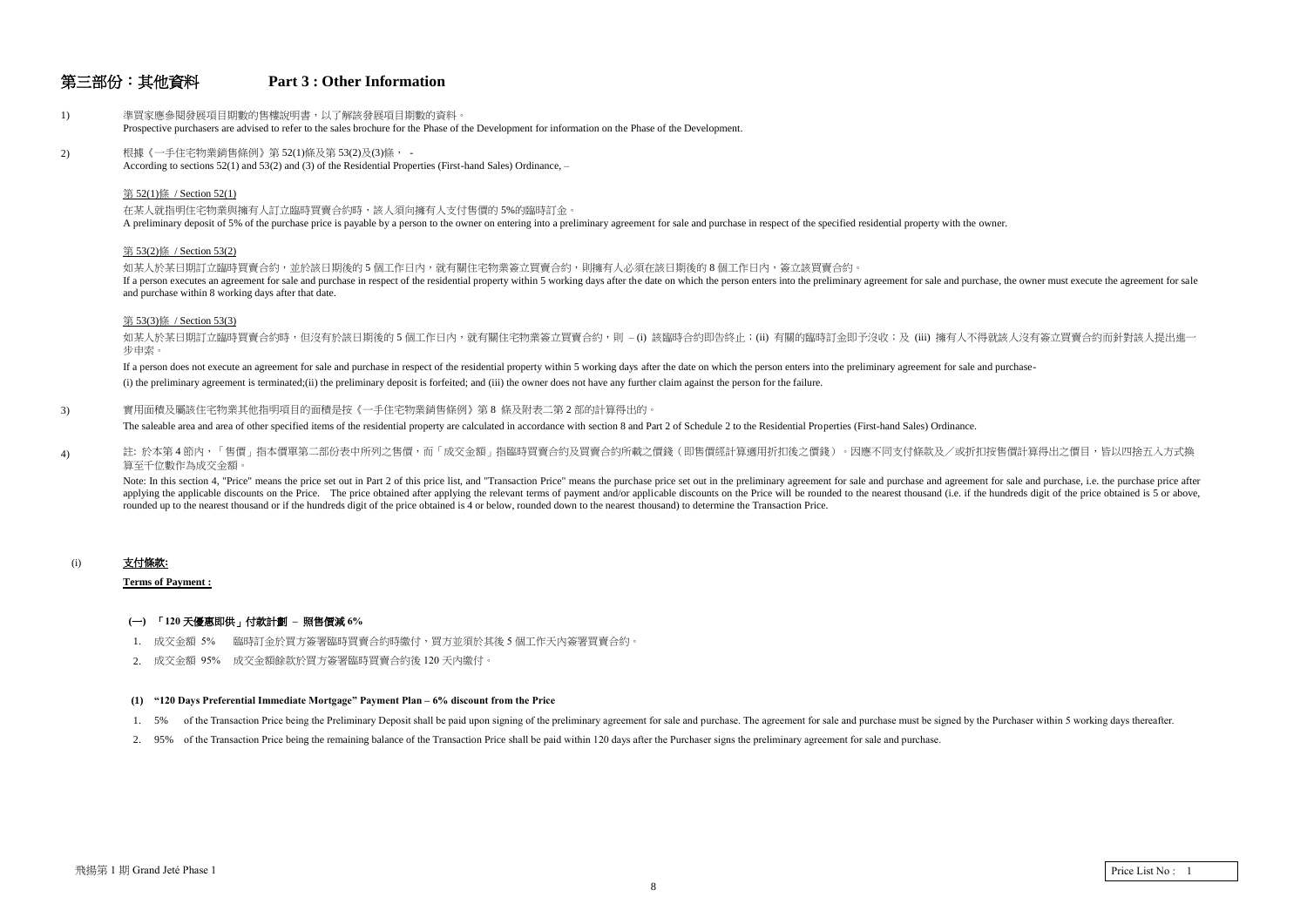### **(**Ḵ**)** ˬ飛㎂ **360**˭付款計劃 **–** 照售價減 **5%**

- 1. 成交金額 5% 臨時訂金於買方簽署臨時買賣合約時繳付,買方並須於其後 5 個工作天內簽署買賣合約。
- 2. 成交金額 1% 加付訂金於買方簽署臨時買賣合約後 90 天內繳付。
- 3. 成交金額 1% 加付訂金於買方簽署臨時買賣合約後 180 天內繳付。
- 4. 成交金額 1% 加付訂金於買方簽署臨時買賣合約後 270 天內繳付。
- 5. 成交金額 92% 成交金額餘款於買方簽署臨時買賣合約後 360 天內繳付。

#### **( 2 ) "Grand Jeté 360" Payment Plan – 5% discount from the Price**

- 1. 5% of the Transaction Price being the Preliminary Deposit shall be paid upon signing of the preliminary agreement for sale and purchase. The agreement for sale and purchase must be signed by the Purchaser within 5 worki
- 2. 1% of the Transaction Price being the Further Deposit shall be paid within 90 days after the Purchaser signs the preliminary agreement for sale and purchase.
- 3. 1% of the Transaction Price being the Further Deposit shall be paid within 180 days after the Purchaser signs the preliminary agreement for sale and purchase.
- 4. 1% of the Transaction Price being the Further Deposit shall be paid within 270 days after the Purchaser signs the preliminary agreement for sale and purchase.
- 5. 92% of the Transaction Price being the remaining balance of the Transaction Price shall be paid within 360 days after the Purchaser signs the preliminary agreement for sale and purchase.

#### **(**三**)** ˬ置易 **Plan**˭彈性建築期付款計劃 **–** 照售價減 **3%**

- 1. 成交金額 5% 臨時訂金於買方簽署臨時買賣合約時繳付,買方並須於其後 5 個工作天內簽署買賣合約。
- 2. 成交金額 1% 加付訂金於買方簽署臨時買賣合約後 90 天內繳付。
- 3. 成交金額 1% 加付訂金於買方簽署臨時買賣合約後 150 天內繳付。
- 4. 成交金額 1% 加付訂金於買方簽署臨時買賣合約後 210 天內繳付。
- 5. 成交金額 1% 加付訂金於買方簽署臨時買賣合約後 270 天內繳付。
- 6. 成交金額 1% 加付訂金於買方簽署臨時買賣合約後 330 天內繳付。
- 7. 成交金額 90% 成交金額餘款於賣方就其有能力將物業有效地轉讓予買方一事向買方發出通知的日期後的 14 天內繳付。

#### **( 3 ) Flexible Regular Payment Plan – 3% discount from the Price**

- 1. 5% of the Transaction Price being the Preliminary Deposit shall be paid upon signing of the preliminary agreement for sale and purchase. The agreement for sale and purchase must be signed by the Purchaser within 5 worki
- 2. 1% of the Transaction Price being the Further Deposit shall be paid within 90 days after the Purchaser signs the preliminary agreement for sale and purchase.
- 3. 1% of the Transaction Price being the Further Deposit shall be paid within 150 days after the Purchaser signs the preliminary agreement for sale and purchase.
- 4. 1% of the Transaction Price being the Further Deposit shall be paid within 210 days after the Purchaser signs the preliminary agreement for sale and purchase.
- 5. 1% of the Transaction Price being the Further Deposit shall be paid within 270 days after the Purchaser signs the preliminary agreement for sale and purchase.
- 6. 1% of the Transaction Price being the Further Deposit shall be paid within 330 days after the Purchaser signs the preliminary agreement for sale and purchase.
- 7. 90% of the Transaction Price being the remaining balance of the Transaction Price shall be paid within 14 days after the date of the notification to the Purchaser that the Vendor is in a position validly to assign the p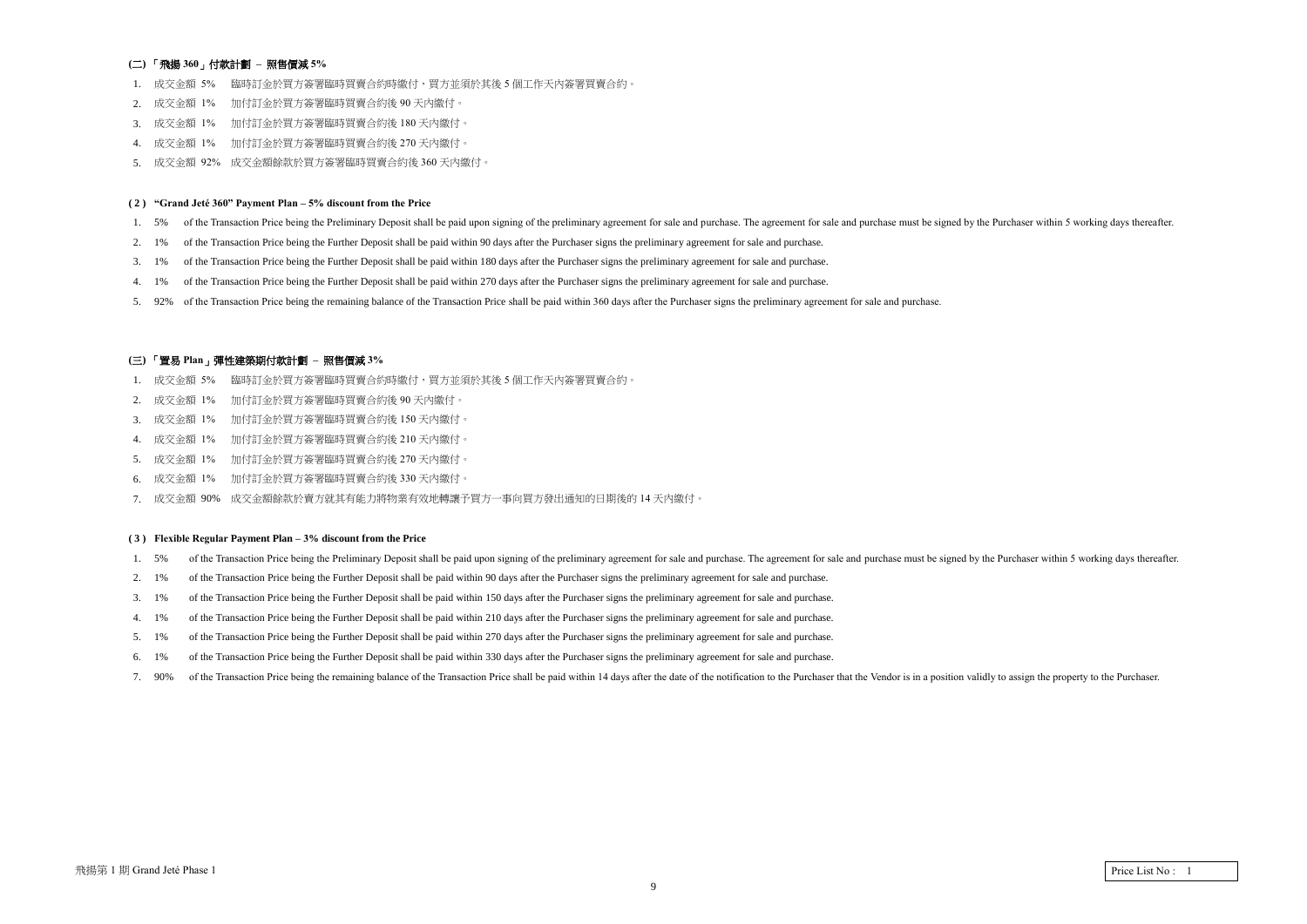#### 4)(ii) 售價獲得折扣基礎**: The basis on which any discount on the price is available:**

(a)  $\quad \frac{\pi}{6}$  4(i) (如有)。

See  $4(i)$  (If any).

### (b) 「飛揚獎學金」優惠

簽署臨時買賣合約購買本價單所列之住宅物業之買方可獲額外售價 4% 折扣。

#### **"Grand Jeté Scholarship" Benefit**

An extra 4% discount on the Price will be offered to the Purchaser who signs the preliminary agreement for sale and purchase to purchase a residential property listed in this price list.

### (c) 「躍動早鳥」優惠

於 2022年9月30日或之前簽署臨時買賣合約購買本價單所列之住宅物業之買方可獲額外售價 2%折扣。

第1座之 A 單位; 第 2 座之 E 單位。

不設 4 樓、13 樓、14 樓及 I 單位。

#### "**Early Bird" Benefit**

An extra 2% discount on the Price will be offered to the Purchaser who signs the preliminary agreement for sale and purchase to purchase a residential property listed in this price list on or before 30 September 2022

### (d) 「印花稅稅務」優惠

(i) 簽署臨時買賣合約購買任何下列指定住宅物業(下列指定住宅物業部分包括於此價單內,部份包括於發展項目期數其他已發出或將發出之價單內)之買方,可獲額外售價 3%折扣。

第1座之B、C、D、E、F、G、H、J及K 單位; 第2座之 A、B、C、D、F、G、H、J及K 單位。

(ii) 簽署臨時買賣合約購買任何下列指定住宅物業(下列指定住宅物業部分包括於此價單內,部份包括於發展項目期數其他已發出或將發出之價單內)之買方,可獲額外售價 3.75%折扣。

(ii) An extra 3.75% discount from the Price will be offered to the Purchaser who signs the preliminary agreement for sale and purchase to purchase any of the following designated residential properties (some of which are i of which are included in other price list(s) issued or to be issued of the Phase of the Development).

#### **"Stamp Duty" Benefit**

(i) An extra 3% discount from the Price will be offered to the Purchaser who signs the preliminary agreement for sale and purchase to purchase any of the following designated residential properties (some of which are inclu which are included in other price list(s) issued or to be issued of the Phase of the Development).

 Flats B, C, D, E, F, G, H, J & K of Tower 1 ; Flats A, B, C, D, F, G, H, J & K of Tower 2.

 Flat A of Tower 1 ; Flat E of Tower 2.

4/F, 13/F, 14/F and Flat I are omitted.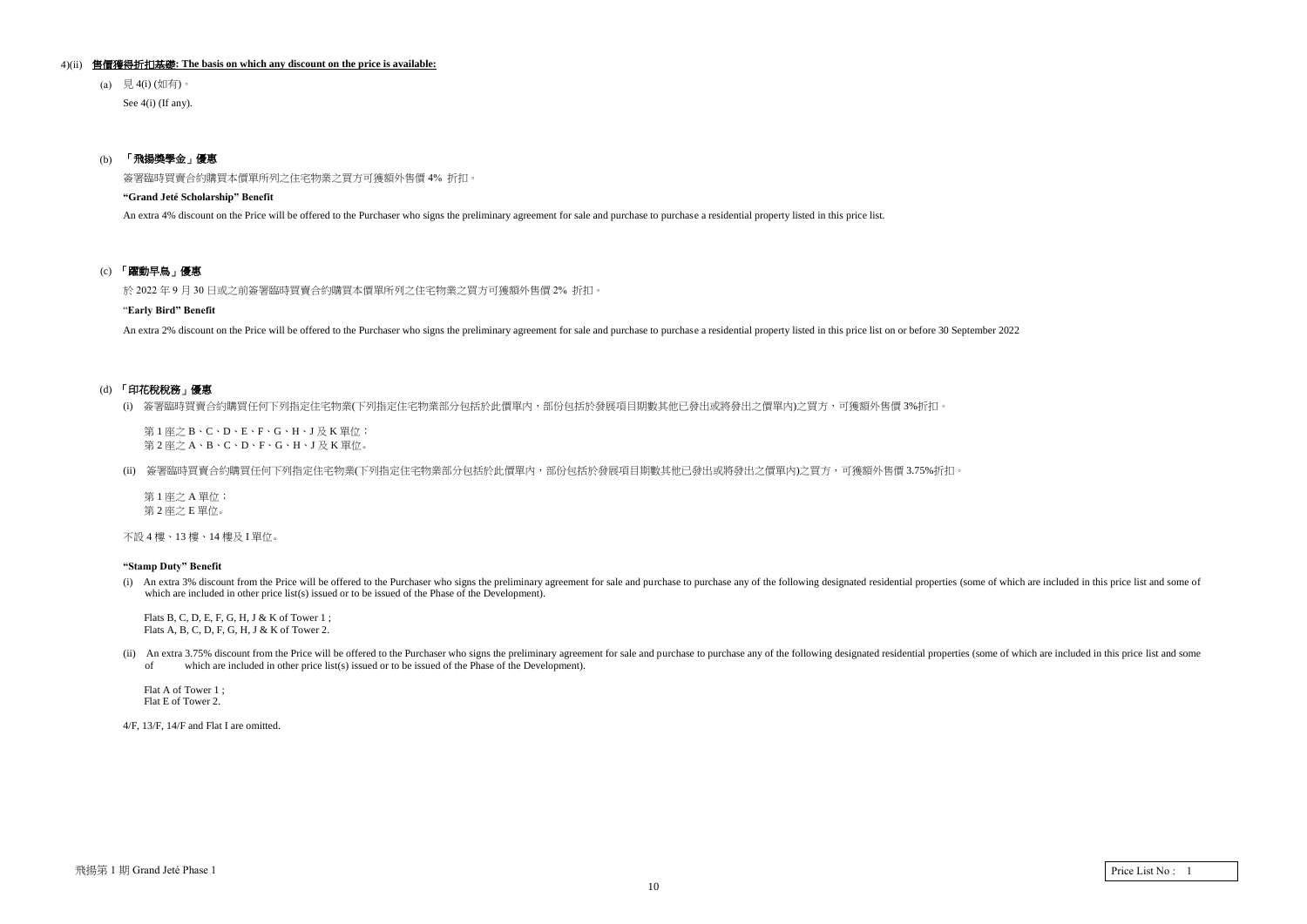### (e) 「飛躍三房 Plus」優惠

簽署臨時買賣合約購買任何下列指定住宅物業(下列指定住宅物業部分包括於此價單內,部份包括於發展項目期數其他已發出或將發出之價單內)之買方,可獲額外售價 1.25%折扣。

第1座之 A 單位; 第 2 座之 E 單位。

不設 4 樓、13 樓、14 樓及 I 單位。

#### **"3-Bedroom Plus" Benefit**

An extra 1.25% discount from the Price will be offered to the Purchaser who signs the preliminary agreement for sale and purchase to purchase any of the following designated residential properties (some of which are includ which are included in other price list(s) issued or to be issued of the Phase of the Development).

Flat A of Tower 1 ; Flat E of Tower 2.

4/F, 13/F, 14/F and Flat I are omitted.

#### (4)(iii) 可就購買發展項目期數中的指明住宅物業而連帶獲得的任何贈品、財務優惠或利益:

A cash rebate of 2% of Transaction Price will be provided to the Purchaser if the Purchaser settles all further deposits, part payments and the remaining balance of the Transaction Price within 360 days# after signing the purchase. Details are subject to the terms and conditions of the relevant transaction documents.

**Any gift, or any financial advantage or benefit, to be made available in connection with the purchase of a specified residential property in the Phase of the Development:**

### (a) 「提早付清餘款現金回贈」優惠 (只適用於「置易 Plan」彈性建築期付款計劃 )

如買方提前於簽署臨時買賣合約後 360 天内#付清所有加付訂金、部分樓款及成交金額餘款,可獲賣方送出成交金額 2% 之現金回贈。詳情以相關交易文件條款及條件作準 # 以賣方代表律師實際收到款項日期計算

第1 座之 A 單位; 第 2 座之 E 單位。

#### **"Cash Rebate for Early Settlement" Benefit** (Only applicable to **"Flexible Regular Payment Plan"**)

# subject to the actual date of payment(s) received by Vendor's solicitors

#### (b) 「車位認購」優惠

受制於合約,買方簽署臨時買賣合約購買任何下列指定住宅物業(下列指定住宅物業部分包括於此價單內,部份包括於發展項目期數其他已發出或將發出之價單內),每購買一個該等指定住宅物業可優先認購一個發展項目期數住客停車 位(售價及詳情將由賣方全權及絕對酌情決定,並容後公佈)。詳情以相關交易文件條款及條件作準。

不設 4 樓ˣ13 樓ˣ14 樓及 I 單位。

#### **"Carpark Purchase" Benefit**

Subject to contract, the Purchaser who signs the preliminary agreement for sale and purchase to purchase to purchase any of the following designated residential properties (some of which are included in this price list and list(s) issued or to be issued of the Phase of the Development) will have the priority to purchase a residential parking space in the Phase of the Development for each such designated residential property purchased (price determined by the Vendor at its sole and absolute discretion and will be announced later). The benefit is subject to the terms and conditions of the relevant transaction documents.

Flat A of Tower 1 ; Flat E of Tower 2.

4/F, 13/F, 14/F and Flat I are omitted.